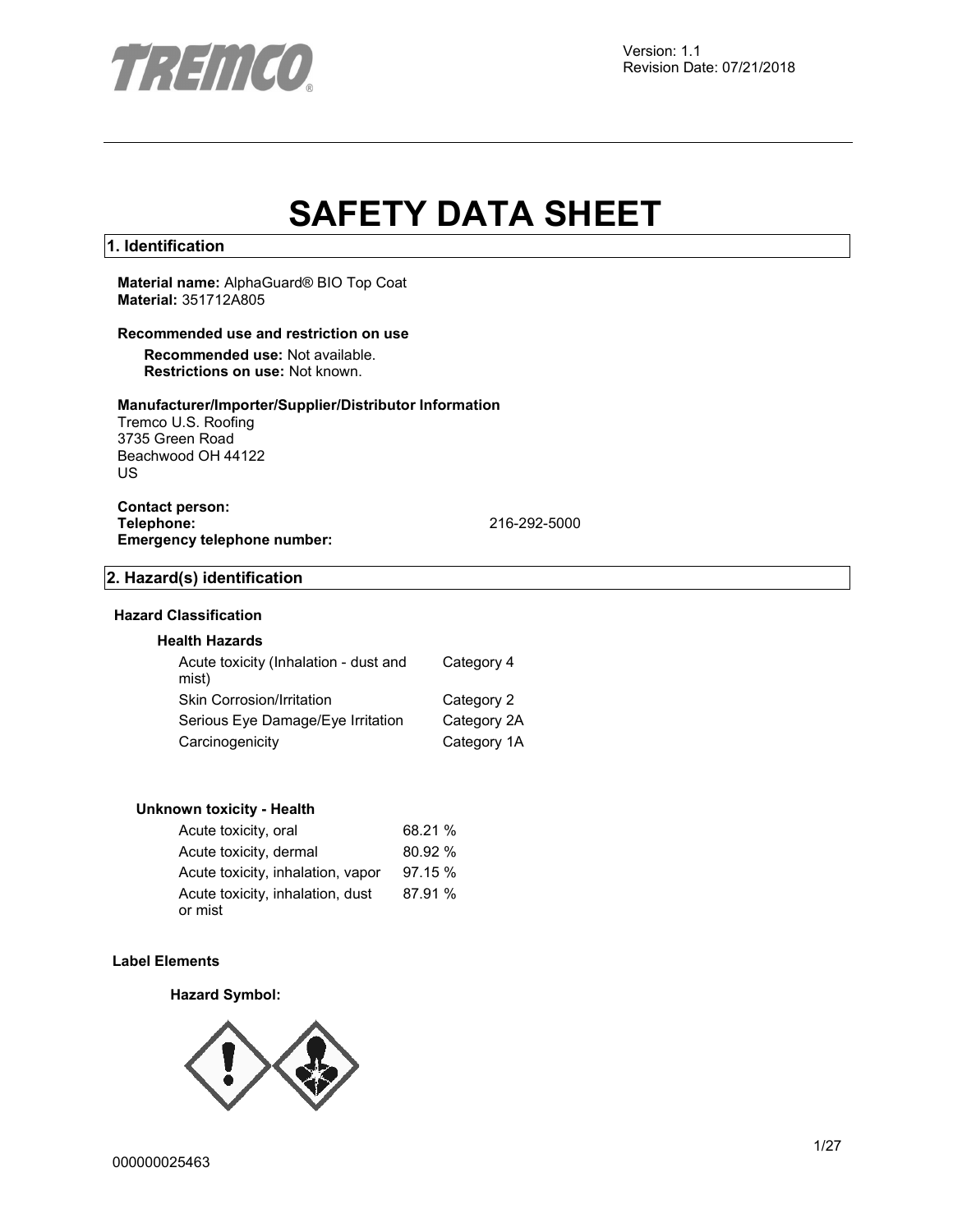

| <b>Signal Word:</b>                           | Danger                                                                                                                                                                                                                                                                                                                                                                                                                                                                                                          |
|-----------------------------------------------|-----------------------------------------------------------------------------------------------------------------------------------------------------------------------------------------------------------------------------------------------------------------------------------------------------------------------------------------------------------------------------------------------------------------------------------------------------------------------------------------------------------------|
| <b>Hazard Statement:</b>                      | Harmful if inhaled.<br>Causes skin irritation.<br>Causes serious eye irritation.<br>May cause cancer.                                                                                                                                                                                                                                                                                                                                                                                                           |
| <b>Precautionary</b><br><b>Statements</b>     |                                                                                                                                                                                                                                                                                                                                                                                                                                                                                                                 |
| <b>Prevention:</b>                            | Avoid breathing dust/fume/gas/mist/vapors/spray. Use only outdoors or in a<br>well-ventilated area. Wash thoroughly after handling. Wear protective<br>gloves/protective clothing/eye protection/face protection. Obtain special<br>instructions before use. Do not handle until all safety precautions have been<br>read and understood. Use personal protective equipment as required.                                                                                                                        |
| <b>Response:</b>                              | IF INHALED: Remove person to fresh air and keep comfortable for<br>breathing. IF IN EYES: Rinse cautiously with water for several minutes.<br>Remove contact lenses, if present and easy to do. Continue rinsing. If eye<br>irritation persists: Get medical advice/attention. IF ON SKIN: Wash with<br>plenty of water/ If skin irritation occurs: Get medical advice/attention. Call<br>a POISON CENTER/doctor if you feel unwell. Specific treatment (see on<br>this label). Take off contaminated clothing. |
| Storage:                                      | Store locked up.                                                                                                                                                                                                                                                                                                                                                                                                                                                                                                |
| Disposal:                                     | Dispose of contents/container to an appropriate treatment and disposal<br>facility in accordance with applicable laws and regulations, and product<br>characteristics at time of disposal.                                                                                                                                                                                                                                                                                                                      |
| Hazard(s) not otherwise<br>classified (HNOC): | None.                                                                                                                                                                                                                                                                                                                                                                                                                                                                                                           |

## **3. Composition/information on ingredients**

## **Mixtures**

| <b>Chemical Identity</b> | <b>CAS number</b> | Content in percent (%)* |
|--------------------------|-------------------|-------------------------|
|--------------------------|-------------------|-------------------------|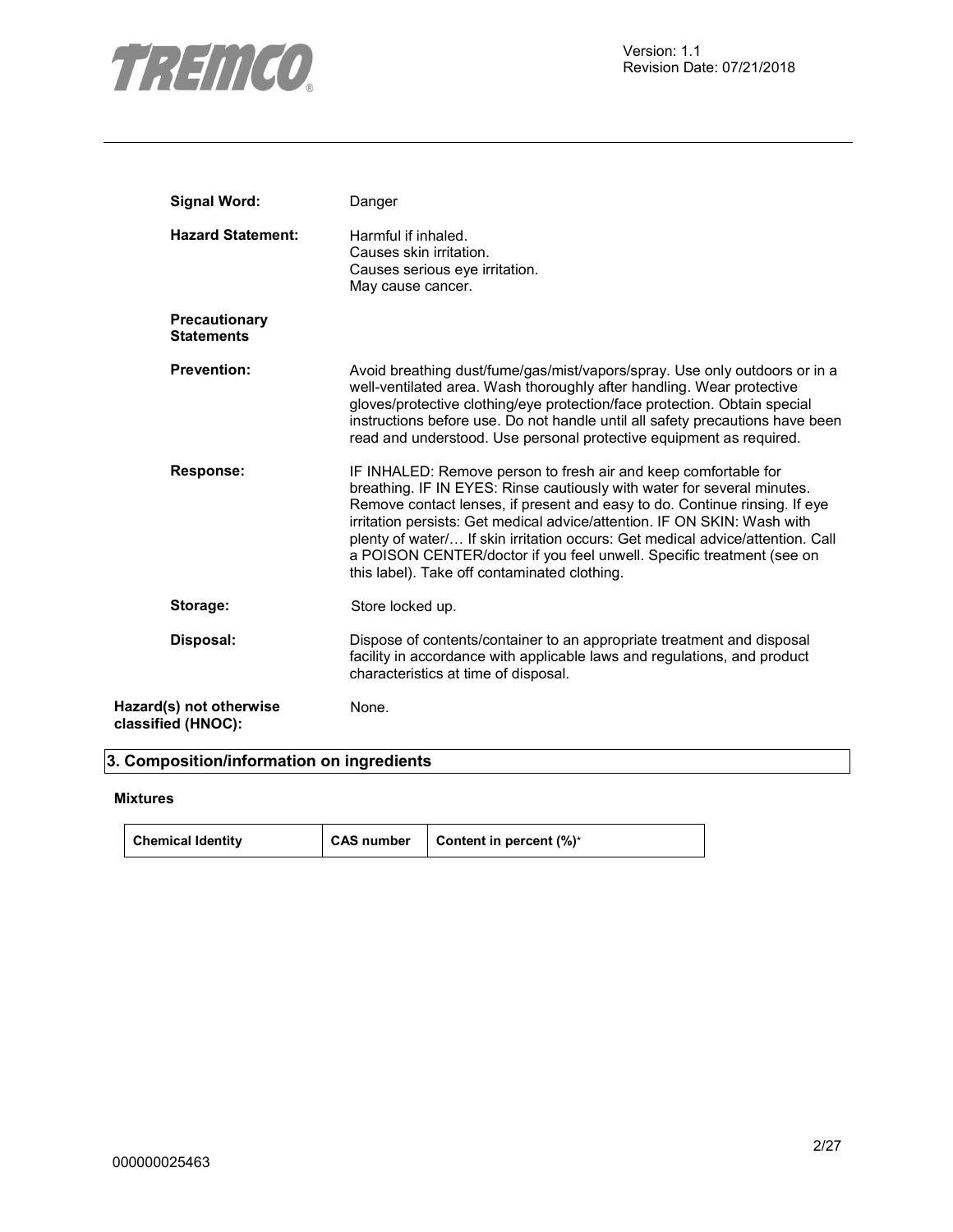

| Low acid filtered neutral oil               | 8001-79-4  | $20 - 50\%$ |
|---------------------------------------------|------------|-------------|
| Talc                                        | 14807-96-6 | $10 - 20%$  |
| Calcium Carbonate<br>(Limestone)            | 1317-65-3  | $10 - 20%$  |
| Aluminum hydroxide                          | 21645-51-2 | $5 - 10%$   |
| Calcium carbonate                           | 471-34-1   | $5 - 10%$   |
| Titanium dioxide                            | 13463-67-7 | 1 - <5%     |
| Calcium oxide                               | 1305-78-8  | $1 - 5%$    |
| Zinc oxide                                  | 1314-13-2  | $1 - 5%$    |
| Hydrotreated heavy<br>naphthenic distillate | 64742-52-5 | $0.1 - 1\%$ |
| Amorphous silica                            | 7631-86-9  | $0.1 - 1\%$ |
| Carbon Black                                | 1333-86-4  | $0.1 - 1\%$ |
| Dolomite                                    | 16389-88-1 | $0.1 - 1\%$ |
| Magnesite                                   | 546-93-0   | $0.1 - 1\%$ |
| Crystalline Silica (Quartz)/<br>Silica Sand | 14808-60-7 | $0.1 - 1\%$ |
| Aluminum oxide                              | 1344-28-1  | $0.1 - 1\%$ |

\* All concentrations are percent by weight unless ingredient is a gas. Gas concentrations are in percent by volume.

## **4. First-aid measures**

| Ingestion:                                                             | Call a POISON CENTER/doctor if you feel unwell. Rinse mouth.                                                                                                                         |  |  |
|------------------------------------------------------------------------|--------------------------------------------------------------------------------------------------------------------------------------------------------------------------------------|--|--|
| Inhalation:                                                            | Move to fresh air.                                                                                                                                                                   |  |  |
| <b>Skin Contact:</b>                                                   | Immediately flush with plenty of water for at least 15 minutes while<br>removing contaminated clothing and shoes. Wash contaminated clothing<br>before reuse. Get medical attention. |  |  |
| Eye contact:                                                           | Immediately flush with plenty of water for at least 15 minutes. If easy to do,<br>remove contact lenses. Get medical attention.                                                      |  |  |
| Most important symptoms/effects, acute and delayed                     |                                                                                                                                                                                      |  |  |
| Symptoms:                                                              | Prolonged or repeated contact with skin may cause redness, itching,<br>irritation and eczema/chapping.                                                                               |  |  |
| Indication of immediate medical attention and special treatment needed |                                                                                                                                                                                      |  |  |
| Treatment:                                                             | Symptoms may be delayed.                                                                                                                                                             |  |  |
| 5. Fire-fighting measures                                              |                                                                                                                                                                                      |  |  |
| <b>General Fire Hazards:</b>                                           | No unusual fire or explosion hazards noted.                                                                                                                                          |  |  |
| Suitable (and unsuitable) extinguishing media                          |                                                                                                                                                                                      |  |  |
| Suitable extinguishing<br>media:                                       | Use fire-extinguishing media appropriate for surrounding materials.                                                                                                                  |  |  |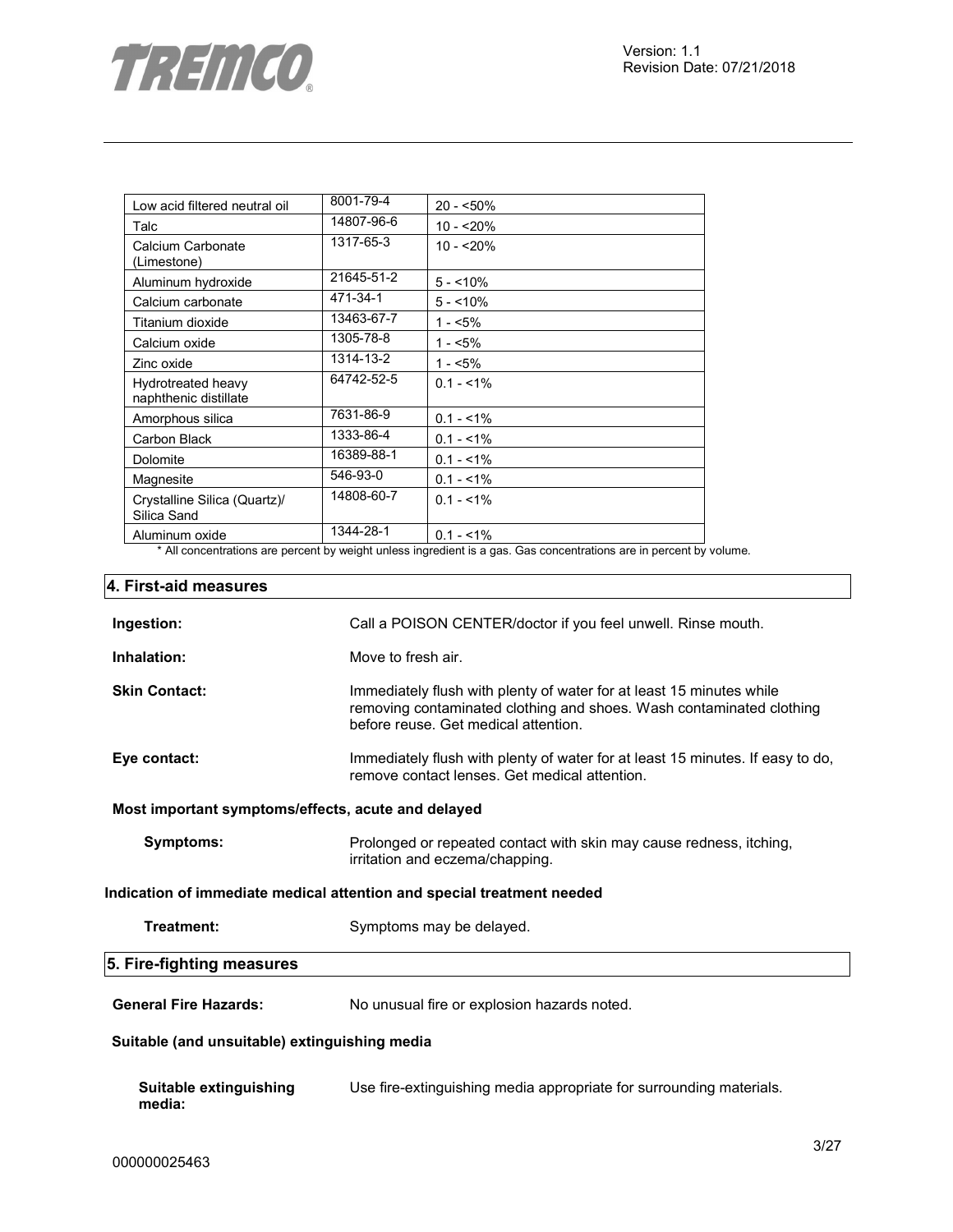

| Unsuitable extinguishing<br>media:                                         | Do not use water jet as an extinguisher, as this will spread the fire.                                                                                                                                                                                                                                                                                                                           |
|----------------------------------------------------------------------------|--------------------------------------------------------------------------------------------------------------------------------------------------------------------------------------------------------------------------------------------------------------------------------------------------------------------------------------------------------------------------------------------------|
| Specific hazards arising from<br>the chemical:                             | During fire, gases hazardous to health may be formed.                                                                                                                                                                                                                                                                                                                                            |
| Special protective equipment and precautions for firefighters              |                                                                                                                                                                                                                                                                                                                                                                                                  |
| <b>Special fire fighting</b><br>procedures:                                | No data available.                                                                                                                                                                                                                                                                                                                                                                               |
| Special protective equipment<br>for fire-fighters:                         | Self-contained breathing apparatus and full protective clothing must be<br>worn in case of fire.                                                                                                                                                                                                                                                                                                 |
| 6. Accidental release measures                                             |                                                                                                                                                                                                                                                                                                                                                                                                  |
| Personal precautions,<br>protective equipment and<br>emergency procedures: | See Section 8 of the SDS for Personal Protective Equipment. Do not touch<br>damaged containers or spilled material unless wearing appropriate<br>protective clothing. Keep unauthorized personnel away.                                                                                                                                                                                          |
| <b>Methods and material for</b><br>containment and cleaning<br>up:         | Dam and absorb spillages with sand, earth or other non-combustible<br>material. Collect spillage in containers, seal securely and deliver for<br>disposal according to local regulations.                                                                                                                                                                                                        |
| <b>Notification Procedures:</b>                                            | In the event of a spill or accidental release, notify relevant authorities in<br>accordance with all applicable regulations.                                                                                                                                                                                                                                                                     |
| <b>Environmental Precautions:</b>                                          | Do not contaminate water sources or sewer. Prevent further leakage or<br>spillage if safe to do so.                                                                                                                                                                                                                                                                                              |
| 7. Handling and storage                                                    |                                                                                                                                                                                                                                                                                                                                                                                                  |
| Precautions for safe handling:                                             | Provide adequate ventilation. Wear appropriate personal protective<br>equipment. Observe good industrial hygiene practices. Wash hands<br>thoroughly after handling. Do not handle until all safety precautions have<br>been read and understood. Obtain special instructions before use. Use<br>personal protective equipment as required. Avoid contact with eyes. Avoid<br>contact with skin. |
| Conditions for safe storage,<br>including any<br>incompatibilities:        | Store locked up.                                                                                                                                                                                                                                                                                                                                                                                 |

## **8. Exposure controls/personal protection**

## **Control Parameters**

## **Occupational Exposure Limits**

| <b>Chemical Identity</b>    | Type       | <b>Exposure Limit Values</b>                            | Source                                          |
|-----------------------------|------------|---------------------------------------------------------|-------------------------------------------------|
| Talc - Respirable fraction. | <b>TWA</b> | $2 \text{ ma/m}$ 3                                      | US. ACGIH Threshold Limit Values (2011)         |
| Talc                        | <b>TWA</b> | 20 millions of<br>particles per<br>cubic foot of<br>air | US. OSHA Table Z-3 (29 CFR 1910.1000)<br>(2000) |
| Talc - Respirable.          | TWA        | 2.4 millions                                            | US. OSHA Table Z-3 (29 CFR 1910.1000)           |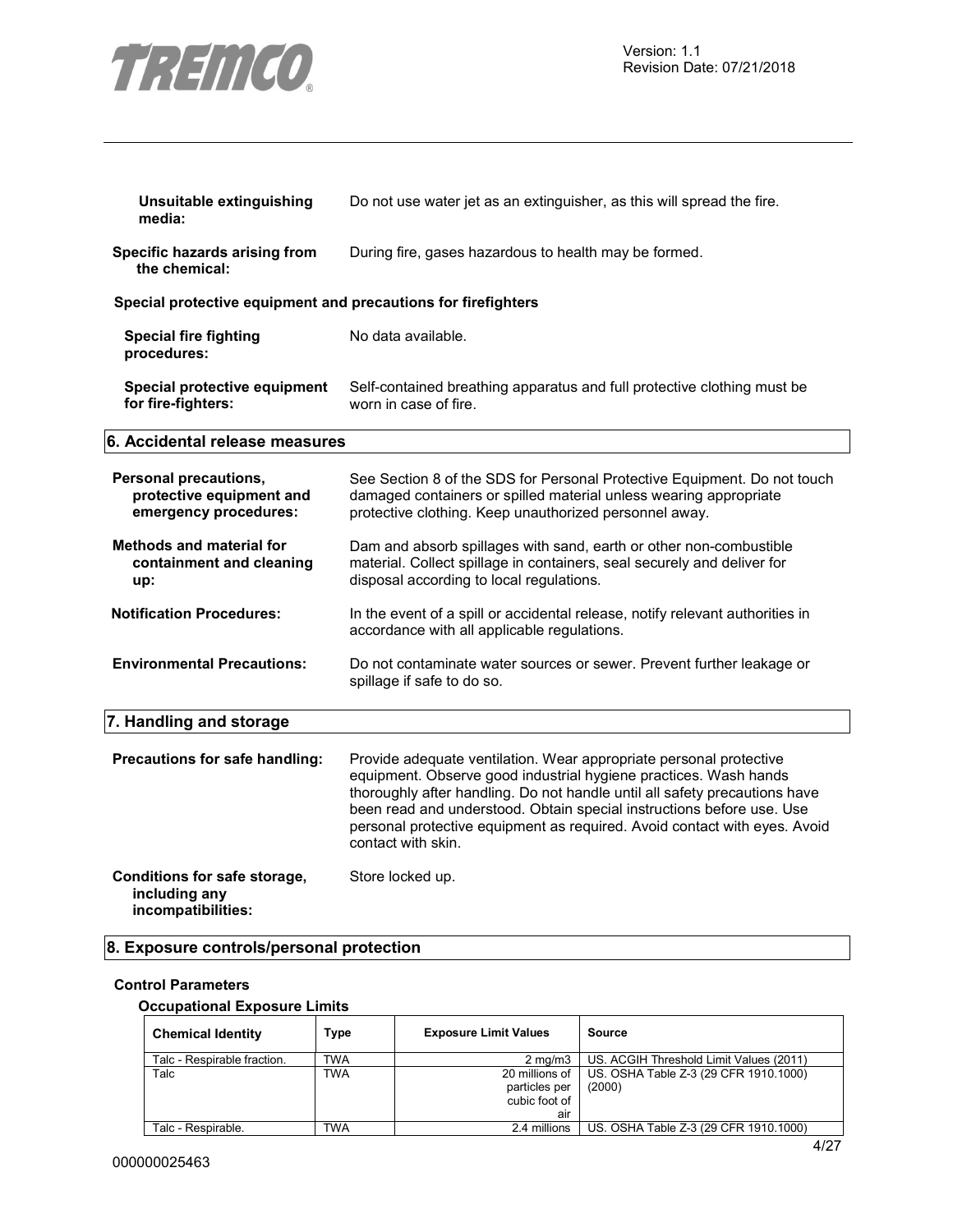



| of air<br><b>TWA</b><br>$0.1 \text{ mg/m}$<br>US. OSHA Table Z-3 (29 CFR 1910.1000)<br>(2000)<br>US. OSHA Table Z-1 Limits for Air<br>PEL<br>15 mg/m3<br>Calcium Carbonate<br>(Limestone) - Total dust.<br>Contaminants (29 CFR 1910.1000) (02 2006)<br>US. OSHA Table Z-1 Limits for Air<br>Calcium Carbonate<br>PEL<br>$5$ mg/m $3$<br>Contaminants (29 CFR 1910.1000) (02 2006)<br>(Limestone) - Respirable<br>fraction.<br>Aluminum hydroxide -<br><b>TWA</b><br>US. ACGIH Threshold Limit Values (2011)<br>1 $mg/m3$<br>Respirable fraction.<br><b>TWA</b><br>US. OSHA Table Z-3 (29 CFR 1910.1000) (03<br>$\frac{1}{5}$ mg/m3<br>2016)<br><b>TWA</b><br>US. OSHA Table Z-3 (29 CFR 1910.1000) (03<br>$15 \text{ mg/m}$<br>Aluminum hydroxide - Total<br>2016)<br>dust.<br><b>TWA</b><br>50 millions of<br>US. OSHA Table Z-3 (29 CFR 1910.1000) (03<br>particles per<br>2016)<br>cubic foot of<br>air<br><b>TWA</b><br>15 millions of<br>US. OSHA Table Z-3 (29 CFR 1910.1000) (03<br>Aluminum hydroxide -<br>Respirable fraction.<br>particles per<br>2016)<br>cubic foot of<br>air<br>15 mg/m3<br>US. OSHA Table Z-1 Limits for Air<br>Calcium carbonate - Total<br>PEL<br>Contaminants (29 CFR 1910.1000) (02 2006)<br>dust.<br>US. OSHA Table Z-1 Limits for Air<br>Calcium carbonate -<br>PEL<br>$5$ mg/m $3$<br>Respirable fraction.<br>Contaminants (29 CFR 1910.1000) (02 2006)<br><b>TWA</b><br>US. ACGIH Threshold Limit Values (2011)<br>Titanium dioxide<br>10 mg/m3<br>Titanium dioxide - Total dust.<br>PEL<br>15 mg/m3<br>US. OSHA Table Z-1 Limits for Air<br>Contaminants (29 CFR 1910.1000) (02 2006)<br><b>TWA</b><br>15 millions of<br>US. OSHA Table Z-3 (29 CFR 1910.1000) (03<br>Titanium dioxide - Respirable<br>particles per<br>2016)<br>fraction.<br>cubic foot of<br>air<br>Titanium dioxide - Total dust.<br><b>TWA</b><br>US. OSHA Table Z-3 (29 CFR 1910.1000) (03<br>$15$ mg/m $3$<br>2016)<br><b>TWA</b><br>US. OSHA Table Z-3 (29 CFR 1910.1000) (03<br>$5 \text{ mg/m}$<br>Titanium dioxide - Respirable<br>fraction.<br>2016)<br><b>TWA</b><br>50 millions of<br>Titanium dioxide - Total dust.<br>US. OSHA Table Z-3 (29 CFR 1910.1000) (03<br>particles per<br>2016)<br>cubic foot of<br>air<br><b>TWA</b><br>Calcium oxide<br>US. ACGIH Threshold Limit Values (2011)<br>$2$ mg/m $3$<br>PEL<br>US. OSHA Table Z-1 Limits for Air<br>$5$ mg/m $3$<br>Contaminants (29 CFR 1910.1000) (02 2006)<br><b>TWA</b><br>US. ACGIH Threshold Limit Values (2011)<br>Zinc oxide - Respirable<br>$2 \overline{\text{mg}}$ m3<br>fraction.<br><b>STEL</b><br>US. ACGIH Threshold Limit Values (2011)<br>10 mg/m3<br>Zinc oxide - Fume.<br>PEL<br>US. OSHA Table Z-1 Limits for Air<br>$5$ mg/m $3$<br>Contaminants (29 CFR 1910.1000) (02 2006)<br>Zinc oxide - Total dust.<br>PEL<br>$15 \text{ mg/m}$<br>US. OSHA Table Z-1 Limits for Air<br>Contaminants (29 CFR 1910.1000) (02 2006)<br>PEL<br>Zinc oxide - Respirable<br>$5$ mg/m $3$<br>US. OSHA Table Z-1 Limits for Air<br>fraction.<br>Contaminants (29 CFR 1910.1000) (02 2006)<br>Hydrotreated heavy<br><b>TWA</b><br>$5$ mg/m $3$<br>US. ACGIH Threshold Limit Values (03 2014)<br>naphthenic distillate -<br>Inhalable fraction.<br>Hydrotreated heavy<br>PEL<br>500 ppm 2,000 mg/m3<br>US. OSHA Table Z-1 Limits for Air<br>naphthenic distillate<br>Contaminants (29 CFR 1910.1000) (02 2006)<br>Hydrotreated heavy<br>PEL<br>$5$ mg/m $3$<br>US. OSHA Table Z-1 Limits for Air<br>naphthenic distillate - Mist.<br>Contaminants (29 CFR 1910.1000) (02 2006)<br>Amorphous silica<br><b>TWA</b><br>20 millions of<br>US. OSHA Table Z-3 (29 CFR 1910.1000)<br>particles per<br>(2000)<br>cubic foot of<br>air<br><b>TWA</b><br>$0.8$ mg/m $3$<br>US. OSHA Table Z-3 (29 CFR 1910.1000) |  | of particles   | (2000) |
|-----------------------------------------------------------------------------------------------------------------------------------------------------------------------------------------------------------------------------------------------------------------------------------------------------------------------------------------------------------------------------------------------------------------------------------------------------------------------------------------------------------------------------------------------------------------------------------------------------------------------------------------------------------------------------------------------------------------------------------------------------------------------------------------------------------------------------------------------------------------------------------------------------------------------------------------------------------------------------------------------------------------------------------------------------------------------------------------------------------------------------------------------------------------------------------------------------------------------------------------------------------------------------------------------------------------------------------------------------------------------------------------------------------------------------------------------------------------------------------------------------------------------------------------------------------------------------------------------------------------------------------------------------------------------------------------------------------------------------------------------------------------------------------------------------------------------------------------------------------------------------------------------------------------------------------------------------------------------------------------------------------------------------------------------------------------------------------------------------------------------------------------------------------------------------------------------------------------------------------------------------------------------------------------------------------------------------------------------------------------------------------------------------------------------------------------------------------------------------------------------------------------------------------------------------------------------------------------------------------------------------------------------------------------------------------------------------------------------------------------------------------------------------------------------------------------------------------------------------------------------------------------------------------------------------------------------------------------------------------------------------------------------------------------------------------------------------------------------------------------------------------------------------------------------------------------------------------------------------------------------------------------------------------------------------------------------------------------------------------------------------------------------------------------------------------------------------------------------------------------------------------------------------------------------------------------------------------------------------------------------------------------------------------------------------------------------------------------------------------------------------------------------------------------|--|----------------|--------|
|                                                                                                                                                                                                                                                                                                                                                                                                                                                                                                                                                                                                                                                                                                                                                                                                                                                                                                                                                                                                                                                                                                                                                                                                                                                                                                                                                                                                                                                                                                                                                                                                                                                                                                                                                                                                                                                                                                                                                                                                                                                                                                                                                                                                                                                                                                                                                                                                                                                                                                                                                                                                                                                                                                                                                                                                                                                                                                                                                                                                                                                                                                                                                                                                                                                                                                                                                                                                                                                                                                                                                                                                                                                                                                                                                                                         |  | per cubic foot |        |
|                                                                                                                                                                                                                                                                                                                                                                                                                                                                                                                                                                                                                                                                                                                                                                                                                                                                                                                                                                                                                                                                                                                                                                                                                                                                                                                                                                                                                                                                                                                                                                                                                                                                                                                                                                                                                                                                                                                                                                                                                                                                                                                                                                                                                                                                                                                                                                                                                                                                                                                                                                                                                                                                                                                                                                                                                                                                                                                                                                                                                                                                                                                                                                                                                                                                                                                                                                                                                                                                                                                                                                                                                                                                                                                                                                                         |  |                |        |
|                                                                                                                                                                                                                                                                                                                                                                                                                                                                                                                                                                                                                                                                                                                                                                                                                                                                                                                                                                                                                                                                                                                                                                                                                                                                                                                                                                                                                                                                                                                                                                                                                                                                                                                                                                                                                                                                                                                                                                                                                                                                                                                                                                                                                                                                                                                                                                                                                                                                                                                                                                                                                                                                                                                                                                                                                                                                                                                                                                                                                                                                                                                                                                                                                                                                                                                                                                                                                                                                                                                                                                                                                                                                                                                                                                                         |  |                |        |
|                                                                                                                                                                                                                                                                                                                                                                                                                                                                                                                                                                                                                                                                                                                                                                                                                                                                                                                                                                                                                                                                                                                                                                                                                                                                                                                                                                                                                                                                                                                                                                                                                                                                                                                                                                                                                                                                                                                                                                                                                                                                                                                                                                                                                                                                                                                                                                                                                                                                                                                                                                                                                                                                                                                                                                                                                                                                                                                                                                                                                                                                                                                                                                                                                                                                                                                                                                                                                                                                                                                                                                                                                                                                                                                                                                                         |  |                |        |
|                                                                                                                                                                                                                                                                                                                                                                                                                                                                                                                                                                                                                                                                                                                                                                                                                                                                                                                                                                                                                                                                                                                                                                                                                                                                                                                                                                                                                                                                                                                                                                                                                                                                                                                                                                                                                                                                                                                                                                                                                                                                                                                                                                                                                                                                                                                                                                                                                                                                                                                                                                                                                                                                                                                                                                                                                                                                                                                                                                                                                                                                                                                                                                                                                                                                                                                                                                                                                                                                                                                                                                                                                                                                                                                                                                                         |  |                |        |
|                                                                                                                                                                                                                                                                                                                                                                                                                                                                                                                                                                                                                                                                                                                                                                                                                                                                                                                                                                                                                                                                                                                                                                                                                                                                                                                                                                                                                                                                                                                                                                                                                                                                                                                                                                                                                                                                                                                                                                                                                                                                                                                                                                                                                                                                                                                                                                                                                                                                                                                                                                                                                                                                                                                                                                                                                                                                                                                                                                                                                                                                                                                                                                                                                                                                                                                                                                                                                                                                                                                                                                                                                                                                                                                                                                                         |  |                |        |
|                                                                                                                                                                                                                                                                                                                                                                                                                                                                                                                                                                                                                                                                                                                                                                                                                                                                                                                                                                                                                                                                                                                                                                                                                                                                                                                                                                                                                                                                                                                                                                                                                                                                                                                                                                                                                                                                                                                                                                                                                                                                                                                                                                                                                                                                                                                                                                                                                                                                                                                                                                                                                                                                                                                                                                                                                                                                                                                                                                                                                                                                                                                                                                                                                                                                                                                                                                                                                                                                                                                                                                                                                                                                                                                                                                                         |  |                |        |
|                                                                                                                                                                                                                                                                                                                                                                                                                                                                                                                                                                                                                                                                                                                                                                                                                                                                                                                                                                                                                                                                                                                                                                                                                                                                                                                                                                                                                                                                                                                                                                                                                                                                                                                                                                                                                                                                                                                                                                                                                                                                                                                                                                                                                                                                                                                                                                                                                                                                                                                                                                                                                                                                                                                                                                                                                                                                                                                                                                                                                                                                                                                                                                                                                                                                                                                                                                                                                                                                                                                                                                                                                                                                                                                                                                                         |  |                |        |
|                                                                                                                                                                                                                                                                                                                                                                                                                                                                                                                                                                                                                                                                                                                                                                                                                                                                                                                                                                                                                                                                                                                                                                                                                                                                                                                                                                                                                                                                                                                                                                                                                                                                                                                                                                                                                                                                                                                                                                                                                                                                                                                                                                                                                                                                                                                                                                                                                                                                                                                                                                                                                                                                                                                                                                                                                                                                                                                                                                                                                                                                                                                                                                                                                                                                                                                                                                                                                                                                                                                                                                                                                                                                                                                                                                                         |  |                |        |
|                                                                                                                                                                                                                                                                                                                                                                                                                                                                                                                                                                                                                                                                                                                                                                                                                                                                                                                                                                                                                                                                                                                                                                                                                                                                                                                                                                                                                                                                                                                                                                                                                                                                                                                                                                                                                                                                                                                                                                                                                                                                                                                                                                                                                                                                                                                                                                                                                                                                                                                                                                                                                                                                                                                                                                                                                                                                                                                                                                                                                                                                                                                                                                                                                                                                                                                                                                                                                                                                                                                                                                                                                                                                                                                                                                                         |  |                |        |
|                                                                                                                                                                                                                                                                                                                                                                                                                                                                                                                                                                                                                                                                                                                                                                                                                                                                                                                                                                                                                                                                                                                                                                                                                                                                                                                                                                                                                                                                                                                                                                                                                                                                                                                                                                                                                                                                                                                                                                                                                                                                                                                                                                                                                                                                                                                                                                                                                                                                                                                                                                                                                                                                                                                                                                                                                                                                                                                                                                                                                                                                                                                                                                                                                                                                                                                                                                                                                                                                                                                                                                                                                                                                                                                                                                                         |  |                |        |
|                                                                                                                                                                                                                                                                                                                                                                                                                                                                                                                                                                                                                                                                                                                                                                                                                                                                                                                                                                                                                                                                                                                                                                                                                                                                                                                                                                                                                                                                                                                                                                                                                                                                                                                                                                                                                                                                                                                                                                                                                                                                                                                                                                                                                                                                                                                                                                                                                                                                                                                                                                                                                                                                                                                                                                                                                                                                                                                                                                                                                                                                                                                                                                                                                                                                                                                                                                                                                                                                                                                                                                                                                                                                                                                                                                                         |  |                |        |
|                                                                                                                                                                                                                                                                                                                                                                                                                                                                                                                                                                                                                                                                                                                                                                                                                                                                                                                                                                                                                                                                                                                                                                                                                                                                                                                                                                                                                                                                                                                                                                                                                                                                                                                                                                                                                                                                                                                                                                                                                                                                                                                                                                                                                                                                                                                                                                                                                                                                                                                                                                                                                                                                                                                                                                                                                                                                                                                                                                                                                                                                                                                                                                                                                                                                                                                                                                                                                                                                                                                                                                                                                                                                                                                                                                                         |  |                |        |
|                                                                                                                                                                                                                                                                                                                                                                                                                                                                                                                                                                                                                                                                                                                                                                                                                                                                                                                                                                                                                                                                                                                                                                                                                                                                                                                                                                                                                                                                                                                                                                                                                                                                                                                                                                                                                                                                                                                                                                                                                                                                                                                                                                                                                                                                                                                                                                                                                                                                                                                                                                                                                                                                                                                                                                                                                                                                                                                                                                                                                                                                                                                                                                                                                                                                                                                                                                                                                                                                                                                                                                                                                                                                                                                                                                                         |  |                |        |
|                                                                                                                                                                                                                                                                                                                                                                                                                                                                                                                                                                                                                                                                                                                                                                                                                                                                                                                                                                                                                                                                                                                                                                                                                                                                                                                                                                                                                                                                                                                                                                                                                                                                                                                                                                                                                                                                                                                                                                                                                                                                                                                                                                                                                                                                                                                                                                                                                                                                                                                                                                                                                                                                                                                                                                                                                                                                                                                                                                                                                                                                                                                                                                                                                                                                                                                                                                                                                                                                                                                                                                                                                                                                                                                                                                                         |  |                |        |
|                                                                                                                                                                                                                                                                                                                                                                                                                                                                                                                                                                                                                                                                                                                                                                                                                                                                                                                                                                                                                                                                                                                                                                                                                                                                                                                                                                                                                                                                                                                                                                                                                                                                                                                                                                                                                                                                                                                                                                                                                                                                                                                                                                                                                                                                                                                                                                                                                                                                                                                                                                                                                                                                                                                                                                                                                                                                                                                                                                                                                                                                                                                                                                                                                                                                                                                                                                                                                                                                                                                                                                                                                                                                                                                                                                                         |  |                |        |
|                                                                                                                                                                                                                                                                                                                                                                                                                                                                                                                                                                                                                                                                                                                                                                                                                                                                                                                                                                                                                                                                                                                                                                                                                                                                                                                                                                                                                                                                                                                                                                                                                                                                                                                                                                                                                                                                                                                                                                                                                                                                                                                                                                                                                                                                                                                                                                                                                                                                                                                                                                                                                                                                                                                                                                                                                                                                                                                                                                                                                                                                                                                                                                                                                                                                                                                                                                                                                                                                                                                                                                                                                                                                                                                                                                                         |  |                |        |
|                                                                                                                                                                                                                                                                                                                                                                                                                                                                                                                                                                                                                                                                                                                                                                                                                                                                                                                                                                                                                                                                                                                                                                                                                                                                                                                                                                                                                                                                                                                                                                                                                                                                                                                                                                                                                                                                                                                                                                                                                                                                                                                                                                                                                                                                                                                                                                                                                                                                                                                                                                                                                                                                                                                                                                                                                                                                                                                                                                                                                                                                                                                                                                                                                                                                                                                                                                                                                                                                                                                                                                                                                                                                                                                                                                                         |  |                |        |
|                                                                                                                                                                                                                                                                                                                                                                                                                                                                                                                                                                                                                                                                                                                                                                                                                                                                                                                                                                                                                                                                                                                                                                                                                                                                                                                                                                                                                                                                                                                                                                                                                                                                                                                                                                                                                                                                                                                                                                                                                                                                                                                                                                                                                                                                                                                                                                                                                                                                                                                                                                                                                                                                                                                                                                                                                                                                                                                                                                                                                                                                                                                                                                                                                                                                                                                                                                                                                                                                                                                                                                                                                                                                                                                                                                                         |  |                |        |
|                                                                                                                                                                                                                                                                                                                                                                                                                                                                                                                                                                                                                                                                                                                                                                                                                                                                                                                                                                                                                                                                                                                                                                                                                                                                                                                                                                                                                                                                                                                                                                                                                                                                                                                                                                                                                                                                                                                                                                                                                                                                                                                                                                                                                                                                                                                                                                                                                                                                                                                                                                                                                                                                                                                                                                                                                                                                                                                                                                                                                                                                                                                                                                                                                                                                                                                                                                                                                                                                                                                                                                                                                                                                                                                                                                                         |  |                |        |
|                                                                                                                                                                                                                                                                                                                                                                                                                                                                                                                                                                                                                                                                                                                                                                                                                                                                                                                                                                                                                                                                                                                                                                                                                                                                                                                                                                                                                                                                                                                                                                                                                                                                                                                                                                                                                                                                                                                                                                                                                                                                                                                                                                                                                                                                                                                                                                                                                                                                                                                                                                                                                                                                                                                                                                                                                                                                                                                                                                                                                                                                                                                                                                                                                                                                                                                                                                                                                                                                                                                                                                                                                                                                                                                                                                                         |  |                |        |
|                                                                                                                                                                                                                                                                                                                                                                                                                                                                                                                                                                                                                                                                                                                                                                                                                                                                                                                                                                                                                                                                                                                                                                                                                                                                                                                                                                                                                                                                                                                                                                                                                                                                                                                                                                                                                                                                                                                                                                                                                                                                                                                                                                                                                                                                                                                                                                                                                                                                                                                                                                                                                                                                                                                                                                                                                                                                                                                                                                                                                                                                                                                                                                                                                                                                                                                                                                                                                                                                                                                                                                                                                                                                                                                                                                                         |  |                |        |
|                                                                                                                                                                                                                                                                                                                                                                                                                                                                                                                                                                                                                                                                                                                                                                                                                                                                                                                                                                                                                                                                                                                                                                                                                                                                                                                                                                                                                                                                                                                                                                                                                                                                                                                                                                                                                                                                                                                                                                                                                                                                                                                                                                                                                                                                                                                                                                                                                                                                                                                                                                                                                                                                                                                                                                                                                                                                                                                                                                                                                                                                                                                                                                                                                                                                                                                                                                                                                                                                                                                                                                                                                                                                                                                                                                                         |  |                |        |
|                                                                                                                                                                                                                                                                                                                                                                                                                                                                                                                                                                                                                                                                                                                                                                                                                                                                                                                                                                                                                                                                                                                                                                                                                                                                                                                                                                                                                                                                                                                                                                                                                                                                                                                                                                                                                                                                                                                                                                                                                                                                                                                                                                                                                                                                                                                                                                                                                                                                                                                                                                                                                                                                                                                                                                                                                                                                                                                                                                                                                                                                                                                                                                                                                                                                                                                                                                                                                                                                                                                                                                                                                                                                                                                                                                                         |  |                |        |
|                                                                                                                                                                                                                                                                                                                                                                                                                                                                                                                                                                                                                                                                                                                                                                                                                                                                                                                                                                                                                                                                                                                                                                                                                                                                                                                                                                                                                                                                                                                                                                                                                                                                                                                                                                                                                                                                                                                                                                                                                                                                                                                                                                                                                                                                                                                                                                                                                                                                                                                                                                                                                                                                                                                                                                                                                                                                                                                                                                                                                                                                                                                                                                                                                                                                                                                                                                                                                                                                                                                                                                                                                                                                                                                                                                                         |  |                |        |
|                                                                                                                                                                                                                                                                                                                                                                                                                                                                                                                                                                                                                                                                                                                                                                                                                                                                                                                                                                                                                                                                                                                                                                                                                                                                                                                                                                                                                                                                                                                                                                                                                                                                                                                                                                                                                                                                                                                                                                                                                                                                                                                                                                                                                                                                                                                                                                                                                                                                                                                                                                                                                                                                                                                                                                                                                                                                                                                                                                                                                                                                                                                                                                                                                                                                                                                                                                                                                                                                                                                                                                                                                                                                                                                                                                                         |  |                |        |
|                                                                                                                                                                                                                                                                                                                                                                                                                                                                                                                                                                                                                                                                                                                                                                                                                                                                                                                                                                                                                                                                                                                                                                                                                                                                                                                                                                                                                                                                                                                                                                                                                                                                                                                                                                                                                                                                                                                                                                                                                                                                                                                                                                                                                                                                                                                                                                                                                                                                                                                                                                                                                                                                                                                                                                                                                                                                                                                                                                                                                                                                                                                                                                                                                                                                                                                                                                                                                                                                                                                                                                                                                                                                                                                                                                                         |  |                |        |
|                                                                                                                                                                                                                                                                                                                                                                                                                                                                                                                                                                                                                                                                                                                                                                                                                                                                                                                                                                                                                                                                                                                                                                                                                                                                                                                                                                                                                                                                                                                                                                                                                                                                                                                                                                                                                                                                                                                                                                                                                                                                                                                                                                                                                                                                                                                                                                                                                                                                                                                                                                                                                                                                                                                                                                                                                                                                                                                                                                                                                                                                                                                                                                                                                                                                                                                                                                                                                                                                                                                                                                                                                                                                                                                                                                                         |  |                |        |
|                                                                                                                                                                                                                                                                                                                                                                                                                                                                                                                                                                                                                                                                                                                                                                                                                                                                                                                                                                                                                                                                                                                                                                                                                                                                                                                                                                                                                                                                                                                                                                                                                                                                                                                                                                                                                                                                                                                                                                                                                                                                                                                                                                                                                                                                                                                                                                                                                                                                                                                                                                                                                                                                                                                                                                                                                                                                                                                                                                                                                                                                                                                                                                                                                                                                                                                                                                                                                                                                                                                                                                                                                                                                                                                                                                                         |  |                |        |
|                                                                                                                                                                                                                                                                                                                                                                                                                                                                                                                                                                                                                                                                                                                                                                                                                                                                                                                                                                                                                                                                                                                                                                                                                                                                                                                                                                                                                                                                                                                                                                                                                                                                                                                                                                                                                                                                                                                                                                                                                                                                                                                                                                                                                                                                                                                                                                                                                                                                                                                                                                                                                                                                                                                                                                                                                                                                                                                                                                                                                                                                                                                                                                                                                                                                                                                                                                                                                                                                                                                                                                                                                                                                                                                                                                                         |  |                |        |
|                                                                                                                                                                                                                                                                                                                                                                                                                                                                                                                                                                                                                                                                                                                                                                                                                                                                                                                                                                                                                                                                                                                                                                                                                                                                                                                                                                                                                                                                                                                                                                                                                                                                                                                                                                                                                                                                                                                                                                                                                                                                                                                                                                                                                                                                                                                                                                                                                                                                                                                                                                                                                                                                                                                                                                                                                                                                                                                                                                                                                                                                                                                                                                                                                                                                                                                                                                                                                                                                                                                                                                                                                                                                                                                                                                                         |  |                |        |
|                                                                                                                                                                                                                                                                                                                                                                                                                                                                                                                                                                                                                                                                                                                                                                                                                                                                                                                                                                                                                                                                                                                                                                                                                                                                                                                                                                                                                                                                                                                                                                                                                                                                                                                                                                                                                                                                                                                                                                                                                                                                                                                                                                                                                                                                                                                                                                                                                                                                                                                                                                                                                                                                                                                                                                                                                                                                                                                                                                                                                                                                                                                                                                                                                                                                                                                                                                                                                                                                                                                                                                                                                                                                                                                                                                                         |  |                |        |
|                                                                                                                                                                                                                                                                                                                                                                                                                                                                                                                                                                                                                                                                                                                                                                                                                                                                                                                                                                                                                                                                                                                                                                                                                                                                                                                                                                                                                                                                                                                                                                                                                                                                                                                                                                                                                                                                                                                                                                                                                                                                                                                                                                                                                                                                                                                                                                                                                                                                                                                                                                                                                                                                                                                                                                                                                                                                                                                                                                                                                                                                                                                                                                                                                                                                                                                                                                                                                                                                                                                                                                                                                                                                                                                                                                                         |  |                |        |
|                                                                                                                                                                                                                                                                                                                                                                                                                                                                                                                                                                                                                                                                                                                                                                                                                                                                                                                                                                                                                                                                                                                                                                                                                                                                                                                                                                                                                                                                                                                                                                                                                                                                                                                                                                                                                                                                                                                                                                                                                                                                                                                                                                                                                                                                                                                                                                                                                                                                                                                                                                                                                                                                                                                                                                                                                                                                                                                                                                                                                                                                                                                                                                                                                                                                                                                                                                                                                                                                                                                                                                                                                                                                                                                                                                                         |  |                |        |
|                                                                                                                                                                                                                                                                                                                                                                                                                                                                                                                                                                                                                                                                                                                                                                                                                                                                                                                                                                                                                                                                                                                                                                                                                                                                                                                                                                                                                                                                                                                                                                                                                                                                                                                                                                                                                                                                                                                                                                                                                                                                                                                                                                                                                                                                                                                                                                                                                                                                                                                                                                                                                                                                                                                                                                                                                                                                                                                                                                                                                                                                                                                                                                                                                                                                                                                                                                                                                                                                                                                                                                                                                                                                                                                                                                                         |  |                |        |
|                                                                                                                                                                                                                                                                                                                                                                                                                                                                                                                                                                                                                                                                                                                                                                                                                                                                                                                                                                                                                                                                                                                                                                                                                                                                                                                                                                                                                                                                                                                                                                                                                                                                                                                                                                                                                                                                                                                                                                                                                                                                                                                                                                                                                                                                                                                                                                                                                                                                                                                                                                                                                                                                                                                                                                                                                                                                                                                                                                                                                                                                                                                                                                                                                                                                                                                                                                                                                                                                                                                                                                                                                                                                                                                                                                                         |  |                |        |
|                                                                                                                                                                                                                                                                                                                                                                                                                                                                                                                                                                                                                                                                                                                                                                                                                                                                                                                                                                                                                                                                                                                                                                                                                                                                                                                                                                                                                                                                                                                                                                                                                                                                                                                                                                                                                                                                                                                                                                                                                                                                                                                                                                                                                                                                                                                                                                                                                                                                                                                                                                                                                                                                                                                                                                                                                                                                                                                                                                                                                                                                                                                                                                                                                                                                                                                                                                                                                                                                                                                                                                                                                                                                                                                                                                                         |  |                |        |
|                                                                                                                                                                                                                                                                                                                                                                                                                                                                                                                                                                                                                                                                                                                                                                                                                                                                                                                                                                                                                                                                                                                                                                                                                                                                                                                                                                                                                                                                                                                                                                                                                                                                                                                                                                                                                                                                                                                                                                                                                                                                                                                                                                                                                                                                                                                                                                                                                                                                                                                                                                                                                                                                                                                                                                                                                                                                                                                                                                                                                                                                                                                                                                                                                                                                                                                                                                                                                                                                                                                                                                                                                                                                                                                                                                                         |  |                |        |
|                                                                                                                                                                                                                                                                                                                                                                                                                                                                                                                                                                                                                                                                                                                                                                                                                                                                                                                                                                                                                                                                                                                                                                                                                                                                                                                                                                                                                                                                                                                                                                                                                                                                                                                                                                                                                                                                                                                                                                                                                                                                                                                                                                                                                                                                                                                                                                                                                                                                                                                                                                                                                                                                                                                                                                                                                                                                                                                                                                                                                                                                                                                                                                                                                                                                                                                                                                                                                                                                                                                                                                                                                                                                                                                                                                                         |  |                |        |
|                                                                                                                                                                                                                                                                                                                                                                                                                                                                                                                                                                                                                                                                                                                                                                                                                                                                                                                                                                                                                                                                                                                                                                                                                                                                                                                                                                                                                                                                                                                                                                                                                                                                                                                                                                                                                                                                                                                                                                                                                                                                                                                                                                                                                                                                                                                                                                                                                                                                                                                                                                                                                                                                                                                                                                                                                                                                                                                                                                                                                                                                                                                                                                                                                                                                                                                                                                                                                                                                                                                                                                                                                                                                                                                                                                                         |  |                |        |
|                                                                                                                                                                                                                                                                                                                                                                                                                                                                                                                                                                                                                                                                                                                                                                                                                                                                                                                                                                                                                                                                                                                                                                                                                                                                                                                                                                                                                                                                                                                                                                                                                                                                                                                                                                                                                                                                                                                                                                                                                                                                                                                                                                                                                                                                                                                                                                                                                                                                                                                                                                                                                                                                                                                                                                                                                                                                                                                                                                                                                                                                                                                                                                                                                                                                                                                                                                                                                                                                                                                                                                                                                                                                                                                                                                                         |  |                |        |
|                                                                                                                                                                                                                                                                                                                                                                                                                                                                                                                                                                                                                                                                                                                                                                                                                                                                                                                                                                                                                                                                                                                                                                                                                                                                                                                                                                                                                                                                                                                                                                                                                                                                                                                                                                                                                                                                                                                                                                                                                                                                                                                                                                                                                                                                                                                                                                                                                                                                                                                                                                                                                                                                                                                                                                                                                                                                                                                                                                                                                                                                                                                                                                                                                                                                                                                                                                                                                                                                                                                                                                                                                                                                                                                                                                                         |  |                |        |
|                                                                                                                                                                                                                                                                                                                                                                                                                                                                                                                                                                                                                                                                                                                                                                                                                                                                                                                                                                                                                                                                                                                                                                                                                                                                                                                                                                                                                                                                                                                                                                                                                                                                                                                                                                                                                                                                                                                                                                                                                                                                                                                                                                                                                                                                                                                                                                                                                                                                                                                                                                                                                                                                                                                                                                                                                                                                                                                                                                                                                                                                                                                                                                                                                                                                                                                                                                                                                                                                                                                                                                                                                                                                                                                                                                                         |  |                |        |
|                                                                                                                                                                                                                                                                                                                                                                                                                                                                                                                                                                                                                                                                                                                                                                                                                                                                                                                                                                                                                                                                                                                                                                                                                                                                                                                                                                                                                                                                                                                                                                                                                                                                                                                                                                                                                                                                                                                                                                                                                                                                                                                                                                                                                                                                                                                                                                                                                                                                                                                                                                                                                                                                                                                                                                                                                                                                                                                                                                                                                                                                                                                                                                                                                                                                                                                                                                                                                                                                                                                                                                                                                                                                                                                                                                                         |  |                |        |
|                                                                                                                                                                                                                                                                                                                                                                                                                                                                                                                                                                                                                                                                                                                                                                                                                                                                                                                                                                                                                                                                                                                                                                                                                                                                                                                                                                                                                                                                                                                                                                                                                                                                                                                                                                                                                                                                                                                                                                                                                                                                                                                                                                                                                                                                                                                                                                                                                                                                                                                                                                                                                                                                                                                                                                                                                                                                                                                                                                                                                                                                                                                                                                                                                                                                                                                                                                                                                                                                                                                                                                                                                                                                                                                                                                                         |  |                |        |
|                                                                                                                                                                                                                                                                                                                                                                                                                                                                                                                                                                                                                                                                                                                                                                                                                                                                                                                                                                                                                                                                                                                                                                                                                                                                                                                                                                                                                                                                                                                                                                                                                                                                                                                                                                                                                                                                                                                                                                                                                                                                                                                                                                                                                                                                                                                                                                                                                                                                                                                                                                                                                                                                                                                                                                                                                                                                                                                                                                                                                                                                                                                                                                                                                                                                                                                                                                                                                                                                                                                                                                                                                                                                                                                                                                                         |  |                |        |
|                                                                                                                                                                                                                                                                                                                                                                                                                                                                                                                                                                                                                                                                                                                                                                                                                                                                                                                                                                                                                                                                                                                                                                                                                                                                                                                                                                                                                                                                                                                                                                                                                                                                                                                                                                                                                                                                                                                                                                                                                                                                                                                                                                                                                                                                                                                                                                                                                                                                                                                                                                                                                                                                                                                                                                                                                                                                                                                                                                                                                                                                                                                                                                                                                                                                                                                                                                                                                                                                                                                                                                                                                                                                                                                                                                                         |  |                |        |
|                                                                                                                                                                                                                                                                                                                                                                                                                                                                                                                                                                                                                                                                                                                                                                                                                                                                                                                                                                                                                                                                                                                                                                                                                                                                                                                                                                                                                                                                                                                                                                                                                                                                                                                                                                                                                                                                                                                                                                                                                                                                                                                                                                                                                                                                                                                                                                                                                                                                                                                                                                                                                                                                                                                                                                                                                                                                                                                                                                                                                                                                                                                                                                                                                                                                                                                                                                                                                                                                                                                                                                                                                                                                                                                                                                                         |  |                |        |
|                                                                                                                                                                                                                                                                                                                                                                                                                                                                                                                                                                                                                                                                                                                                                                                                                                                                                                                                                                                                                                                                                                                                                                                                                                                                                                                                                                                                                                                                                                                                                                                                                                                                                                                                                                                                                                                                                                                                                                                                                                                                                                                                                                                                                                                                                                                                                                                                                                                                                                                                                                                                                                                                                                                                                                                                                                                                                                                                                                                                                                                                                                                                                                                                                                                                                                                                                                                                                                                                                                                                                                                                                                                                                                                                                                                         |  |                |        |
|                                                                                                                                                                                                                                                                                                                                                                                                                                                                                                                                                                                                                                                                                                                                                                                                                                                                                                                                                                                                                                                                                                                                                                                                                                                                                                                                                                                                                                                                                                                                                                                                                                                                                                                                                                                                                                                                                                                                                                                                                                                                                                                                                                                                                                                                                                                                                                                                                                                                                                                                                                                                                                                                                                                                                                                                                                                                                                                                                                                                                                                                                                                                                                                                                                                                                                                                                                                                                                                                                                                                                                                                                                                                                                                                                                                         |  |                |        |
|                                                                                                                                                                                                                                                                                                                                                                                                                                                                                                                                                                                                                                                                                                                                                                                                                                                                                                                                                                                                                                                                                                                                                                                                                                                                                                                                                                                                                                                                                                                                                                                                                                                                                                                                                                                                                                                                                                                                                                                                                                                                                                                                                                                                                                                                                                                                                                                                                                                                                                                                                                                                                                                                                                                                                                                                                                                                                                                                                                                                                                                                                                                                                                                                                                                                                                                                                                                                                                                                                                                                                                                                                                                                                                                                                                                         |  |                |        |
|                                                                                                                                                                                                                                                                                                                                                                                                                                                                                                                                                                                                                                                                                                                                                                                                                                                                                                                                                                                                                                                                                                                                                                                                                                                                                                                                                                                                                                                                                                                                                                                                                                                                                                                                                                                                                                                                                                                                                                                                                                                                                                                                                                                                                                                                                                                                                                                                                                                                                                                                                                                                                                                                                                                                                                                                                                                                                                                                                                                                                                                                                                                                                                                                                                                                                                                                                                                                                                                                                                                                                                                                                                                                                                                                                                                         |  |                |        |
|                                                                                                                                                                                                                                                                                                                                                                                                                                                                                                                                                                                                                                                                                                                                                                                                                                                                                                                                                                                                                                                                                                                                                                                                                                                                                                                                                                                                                                                                                                                                                                                                                                                                                                                                                                                                                                                                                                                                                                                                                                                                                                                                                                                                                                                                                                                                                                                                                                                                                                                                                                                                                                                                                                                                                                                                                                                                                                                                                                                                                                                                                                                                                                                                                                                                                                                                                                                                                                                                                                                                                                                                                                                                                                                                                                                         |  |                |        |
|                                                                                                                                                                                                                                                                                                                                                                                                                                                                                                                                                                                                                                                                                                                                                                                                                                                                                                                                                                                                                                                                                                                                                                                                                                                                                                                                                                                                                                                                                                                                                                                                                                                                                                                                                                                                                                                                                                                                                                                                                                                                                                                                                                                                                                                                                                                                                                                                                                                                                                                                                                                                                                                                                                                                                                                                                                                                                                                                                                                                                                                                                                                                                                                                                                                                                                                                                                                                                                                                                                                                                                                                                                                                                                                                                                                         |  |                |        |
|                                                                                                                                                                                                                                                                                                                                                                                                                                                                                                                                                                                                                                                                                                                                                                                                                                                                                                                                                                                                                                                                                                                                                                                                                                                                                                                                                                                                                                                                                                                                                                                                                                                                                                                                                                                                                                                                                                                                                                                                                                                                                                                                                                                                                                                                                                                                                                                                                                                                                                                                                                                                                                                                                                                                                                                                                                                                                                                                                                                                                                                                                                                                                                                                                                                                                                                                                                                                                                                                                                                                                                                                                                                                                                                                                                                         |  |                |        |
|                                                                                                                                                                                                                                                                                                                                                                                                                                                                                                                                                                                                                                                                                                                                                                                                                                                                                                                                                                                                                                                                                                                                                                                                                                                                                                                                                                                                                                                                                                                                                                                                                                                                                                                                                                                                                                                                                                                                                                                                                                                                                                                                                                                                                                                                                                                                                                                                                                                                                                                                                                                                                                                                                                                                                                                                                                                                                                                                                                                                                                                                                                                                                                                                                                                                                                                                                                                                                                                                                                                                                                                                                                                                                                                                                                                         |  |                |        |
|                                                                                                                                                                                                                                                                                                                                                                                                                                                                                                                                                                                                                                                                                                                                                                                                                                                                                                                                                                                                                                                                                                                                                                                                                                                                                                                                                                                                                                                                                                                                                                                                                                                                                                                                                                                                                                                                                                                                                                                                                                                                                                                                                                                                                                                                                                                                                                                                                                                                                                                                                                                                                                                                                                                                                                                                                                                                                                                                                                                                                                                                                                                                                                                                                                                                                                                                                                                                                                                                                                                                                                                                                                                                                                                                                                                         |  |                |        |
|                                                                                                                                                                                                                                                                                                                                                                                                                                                                                                                                                                                                                                                                                                                                                                                                                                                                                                                                                                                                                                                                                                                                                                                                                                                                                                                                                                                                                                                                                                                                                                                                                                                                                                                                                                                                                                                                                                                                                                                                                                                                                                                                                                                                                                                                                                                                                                                                                                                                                                                                                                                                                                                                                                                                                                                                                                                                                                                                                                                                                                                                                                                                                                                                                                                                                                                                                                                                                                                                                                                                                                                                                                                                                                                                                                                         |  |                |        |
|                                                                                                                                                                                                                                                                                                                                                                                                                                                                                                                                                                                                                                                                                                                                                                                                                                                                                                                                                                                                                                                                                                                                                                                                                                                                                                                                                                                                                                                                                                                                                                                                                                                                                                                                                                                                                                                                                                                                                                                                                                                                                                                                                                                                                                                                                                                                                                                                                                                                                                                                                                                                                                                                                                                                                                                                                                                                                                                                                                                                                                                                                                                                                                                                                                                                                                                                                                                                                                                                                                                                                                                                                                                                                                                                                                                         |  |                |        |
|                                                                                                                                                                                                                                                                                                                                                                                                                                                                                                                                                                                                                                                                                                                                                                                                                                                                                                                                                                                                                                                                                                                                                                                                                                                                                                                                                                                                                                                                                                                                                                                                                                                                                                                                                                                                                                                                                                                                                                                                                                                                                                                                                                                                                                                                                                                                                                                                                                                                                                                                                                                                                                                                                                                                                                                                                                                                                                                                                                                                                                                                                                                                                                                                                                                                                                                                                                                                                                                                                                                                                                                                                                                                                                                                                                                         |  |                |        |
|                                                                                                                                                                                                                                                                                                                                                                                                                                                                                                                                                                                                                                                                                                                                                                                                                                                                                                                                                                                                                                                                                                                                                                                                                                                                                                                                                                                                                                                                                                                                                                                                                                                                                                                                                                                                                                                                                                                                                                                                                                                                                                                                                                                                                                                                                                                                                                                                                                                                                                                                                                                                                                                                                                                                                                                                                                                                                                                                                                                                                                                                                                                                                                                                                                                                                                                                                                                                                                                                                                                                                                                                                                                                                                                                                                                         |  |                |        |
|                                                                                                                                                                                                                                                                                                                                                                                                                                                                                                                                                                                                                                                                                                                                                                                                                                                                                                                                                                                                                                                                                                                                                                                                                                                                                                                                                                                                                                                                                                                                                                                                                                                                                                                                                                                                                                                                                                                                                                                                                                                                                                                                                                                                                                                                                                                                                                                                                                                                                                                                                                                                                                                                                                                                                                                                                                                                                                                                                                                                                                                                                                                                                                                                                                                                                                                                                                                                                                                                                                                                                                                                                                                                                                                                                                                         |  |                |        |
|                                                                                                                                                                                                                                                                                                                                                                                                                                                                                                                                                                                                                                                                                                                                                                                                                                                                                                                                                                                                                                                                                                                                                                                                                                                                                                                                                                                                                                                                                                                                                                                                                                                                                                                                                                                                                                                                                                                                                                                                                                                                                                                                                                                                                                                                                                                                                                                                                                                                                                                                                                                                                                                                                                                                                                                                                                                                                                                                                                                                                                                                                                                                                                                                                                                                                                                                                                                                                                                                                                                                                                                                                                                                                                                                                                                         |  |                |        |
|                                                                                                                                                                                                                                                                                                                                                                                                                                                                                                                                                                                                                                                                                                                                                                                                                                                                                                                                                                                                                                                                                                                                                                                                                                                                                                                                                                                                                                                                                                                                                                                                                                                                                                                                                                                                                                                                                                                                                                                                                                                                                                                                                                                                                                                                                                                                                                                                                                                                                                                                                                                                                                                                                                                                                                                                                                                                                                                                                                                                                                                                                                                                                                                                                                                                                                                                                                                                                                                                                                                                                                                                                                                                                                                                                                                         |  |                |        |
|                                                                                                                                                                                                                                                                                                                                                                                                                                                                                                                                                                                                                                                                                                                                                                                                                                                                                                                                                                                                                                                                                                                                                                                                                                                                                                                                                                                                                                                                                                                                                                                                                                                                                                                                                                                                                                                                                                                                                                                                                                                                                                                                                                                                                                                                                                                                                                                                                                                                                                                                                                                                                                                                                                                                                                                                                                                                                                                                                                                                                                                                                                                                                                                                                                                                                                                                                                                                                                                                                                                                                                                                                                                                                                                                                                                         |  |                |        |
|                                                                                                                                                                                                                                                                                                                                                                                                                                                                                                                                                                                                                                                                                                                                                                                                                                                                                                                                                                                                                                                                                                                                                                                                                                                                                                                                                                                                                                                                                                                                                                                                                                                                                                                                                                                                                                                                                                                                                                                                                                                                                                                                                                                                                                                                                                                                                                                                                                                                                                                                                                                                                                                                                                                                                                                                                                                                                                                                                                                                                                                                                                                                                                                                                                                                                                                                                                                                                                                                                                                                                                                                                                                                                                                                                                                         |  |                | (2000) |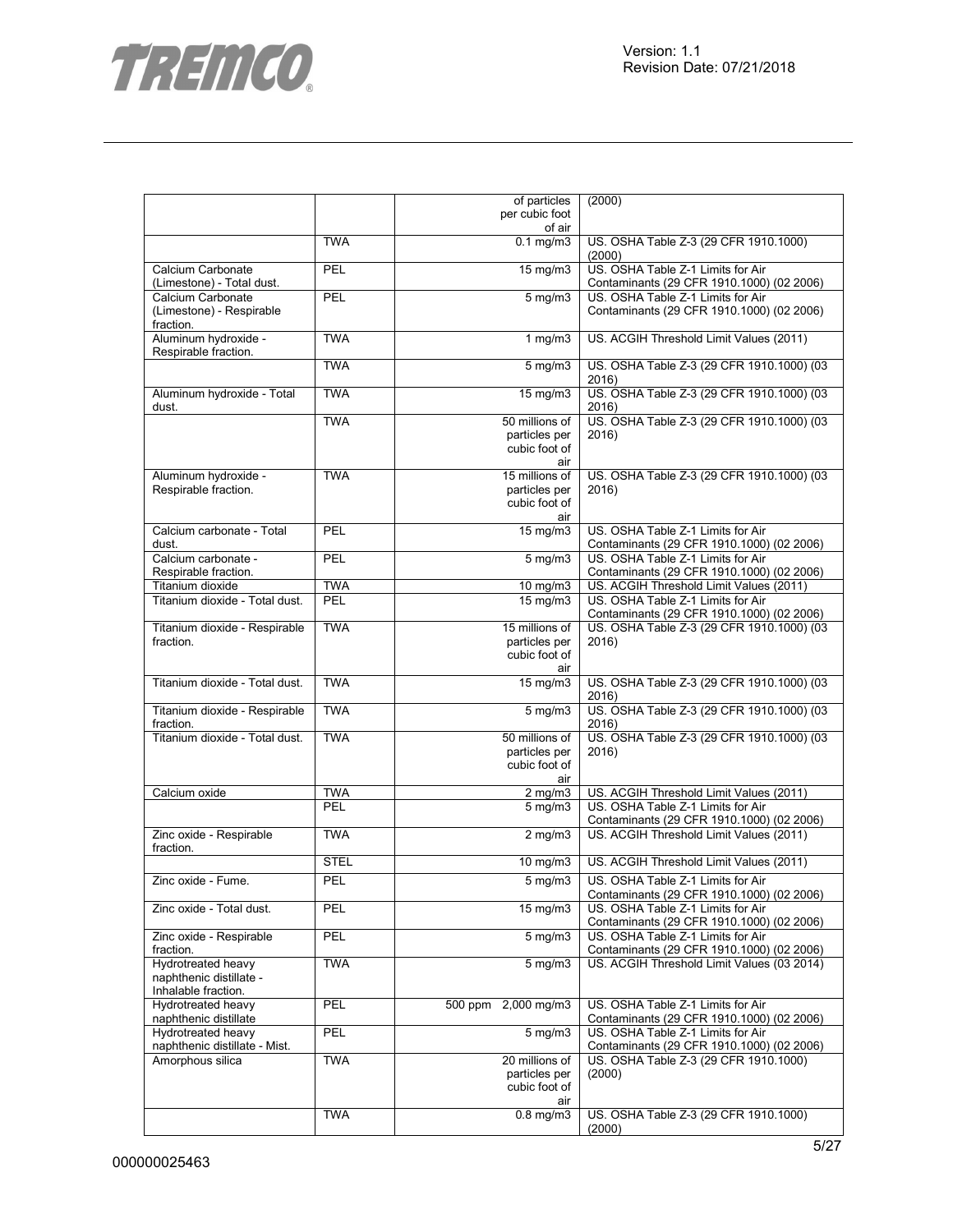



| Carbon Black - Inhalable<br>fraction.                                 | <b>TWA</b>   | $3$ mg/m $3$                                             | US. ACGIH Threshold Limit Values (2011)                                         |
|-----------------------------------------------------------------------|--------------|----------------------------------------------------------|---------------------------------------------------------------------------------|
| Carbon Black                                                          | PEL          | $3.5$ mg/m $3$                                           | US. OSHA Table Z-1 Limits for Air<br>Contaminants (29 CFR 1910.1000) (02 2006)  |
| Dolomite - Inhalable<br>particles.                                    | <b>TWA</b>   | 10 mg/m3                                                 | US. ACGIH Threshold Limit Values (03 2016)                                      |
| Dolomite - Respirable<br>particles.                                   | <b>TWA</b>   | 3 mg/m3                                                  | US. ACGIH Threshold Limit Values (03 2016)                                      |
| Dolomite - Respirable                                                 | <b>TWA</b>   | 15 millions of                                           | US. OSHA Table Z-3 (29 CFR 1910.1000) (03                                       |
| fraction.                                                             |              | particles per<br>cubic foot of<br>air                    | 2016                                                                            |
| Dolomite - Total dust.                                                | <b>TWA</b>   | 50 millions of<br>particles per<br>cubic foot of<br>air  | US. OSHA Table Z-3 (29 CFR 1910.1000) (03<br>2016)                              |
|                                                                       | <b>TWA</b>   | 15 mg/m3                                                 | US. OSHA Table Z-3 (29 CFR 1910.1000) (03<br>2016)                              |
| Dolomite - Respirable<br>fraction.                                    | <b>TWA</b>   | $5$ mg/m $3$                                             | US. OSHA Table Z-3 (29 CFR 1910.1000) (03<br>2016)                              |
| Magnesite - Total dust.                                               | PEL          | $15 \overline{\text{mg}}$ m3                             | US. OSHA Table Z-1 Limits for Air<br>Contaminants (29 CFR 1910.1000) (02 2006)  |
| Magnesite - Respirable<br>fraction.                                   | PEL          | $5$ mg/m $3$                                             | US. OSHA Table Z-1 Limits for Air<br>Contaminants (29 CFR 1910.1000) (02 2006)  |
| Crystalline Silica (Quartz)/<br>Silica Sand - Respirable<br>fraction. | <b>TWA</b>   | $0.025$ mg/m $3$                                         | US. ACGIH Threshold Limit Values (2011)                                         |
| Crystalline Silica (Quartz)/<br>Silica Sand - Respirable dust.        | <b>TWA</b>   | $0.05$ mg/m $3$                                          | US. OSHA Specifically Regulated Substances<br>(29 CFR 1910.1001-1053) (03 2016) |
|                                                                       | OSHA AC<br>т | $0.025$ mg/m $3$                                         | US. OSHA Specifically Regulated Substances<br>(29 CFR 1910.1001-1053) (03 2016) |
| Crystalline Silica (Quartz)/<br>Silica Sand - Respirable dust.        | <b>PEL</b>   | $0.05$ mg/m $3$                                          | US. OSHA Table Z-1 Limits for Air<br>Contaminants (29 CFR 1910.1000) (03 2016)  |
| Crystalline Silica (Quartz)/<br>Silica Sand - Respirable.             | <b>TWA</b>   | 2.4 millions<br>of particles<br>per cubic foot<br>of air | US. OSHA Table Z-3 (29 CFR 1910.1000)<br>(2000)                                 |
|                                                                       | <b>TWA</b>   | $0.1 \text{ mg/m}$                                       | US. OSHA Table Z-3 (29 CFR 1910.1000)<br>(2000)                                 |
| Aluminum oxide - Respirable<br>fraction.                              | <b>TWA</b>   | 1 $mg/m3$                                                | US. ACGIH Threshold Limit Values (2011)                                         |
|                                                                       | PEL          | $5$ mg/m $3$                                             | US. OSHA Table Z-1 Limits for Air<br>Contaminants (29 CFR 1910.1000) (02 2006)  |
| Aluminum oxide - Total dust.                                          | PEL          | 15 mg/m3                                                 | US. OSHA Table Z-1 Limits for Air<br>Contaminants (29 CFR 1910.1000) (02 2006)  |
|                                                                       | <b>TWA</b>   | 50 millions of<br>particles per<br>cubic foot of<br>air  | US. OSHA Table Z-3 (29 CFR 1910.1000) (03<br>2016)                              |
| Aluminum oxide - Respirable<br>fraction.                              | <b>TWA</b>   | 15 millions of<br>particles per<br>cubic foot of<br>air  | US. OSHA Table Z-3 (29 CFR 1910.1000) (03<br>2016)                              |
|                                                                       | <b>TWA</b>   | $5$ mg/m $3$                                             | US. OSHA Table Z-3 (29 CFR 1910.1000) (03<br>2016)                              |
| Aluminum oxide - Total dust.                                          | <b>TWA</b>   | $15$ mg/m $3$                                            | US. OSHA Table Z-3 (29 CFR 1910.1000) (03<br>2016)                              |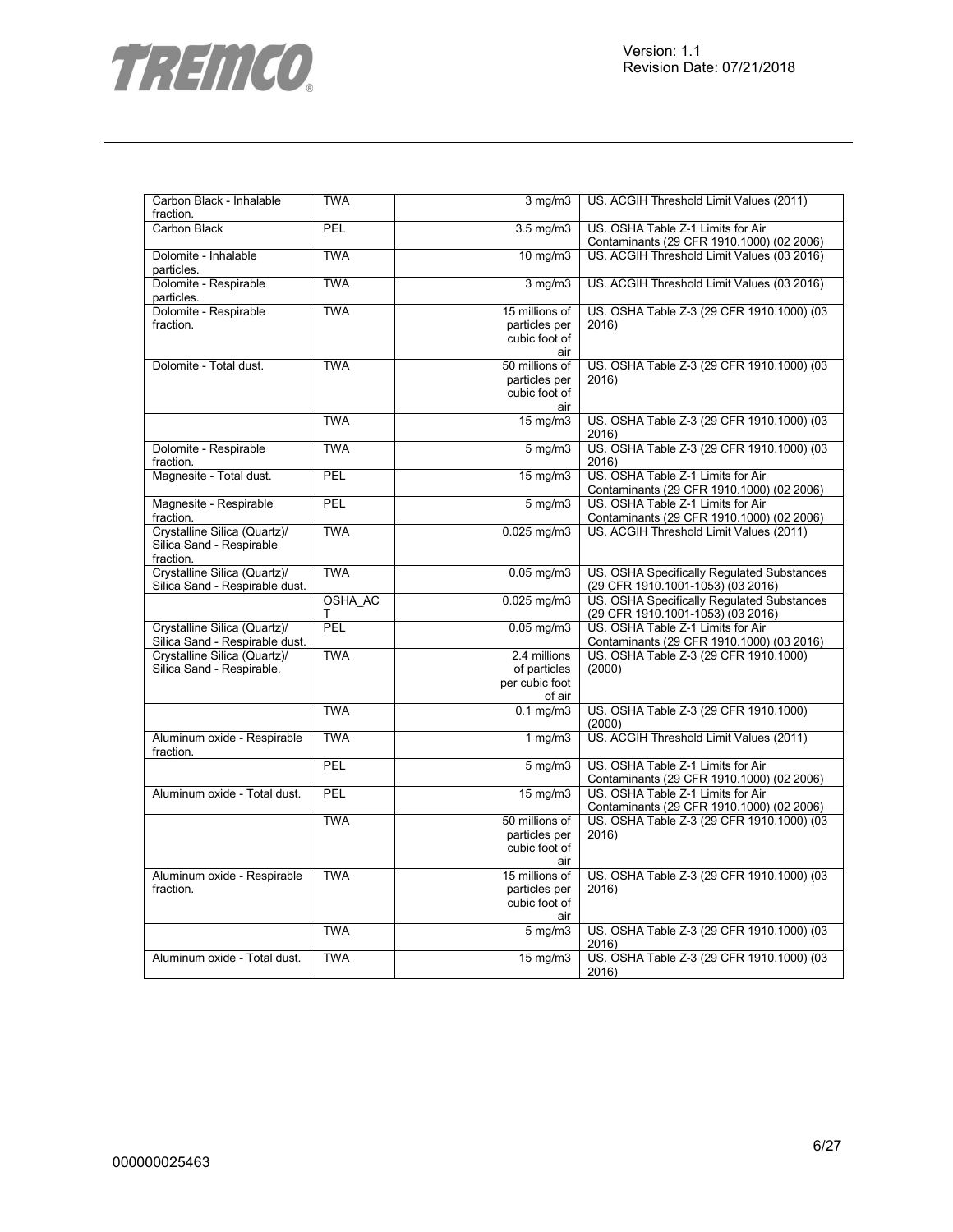

| <b>Chemical name</b>                           | Type        | <b>Exposure Limit Values</b> | Source                                                                                                                                                                 |
|------------------------------------------------|-------------|------------------------------|------------------------------------------------------------------------------------------------------------------------------------------------------------------------|
| Talc - Respirable.                             | <b>TWA</b>  | $2$ mg/m $3$                 | Canada. British Columbia OELs. (Occupational<br>Exposure Limits for Chemical Substances,<br>Occupational Health and Safety Regulation<br>296/97, as amended) (07 2007) |
| Talc                                           | TWA         | 2 fibers/mL                  | Canada. Ontario OELs. (Control of Exposure to<br>Biological or Chemical Agents) (11 2010)                                                                              |
| Talc - Respirable fraction.                    | <b>TWA</b>  | $2 \text{ mg/m}$             | Canada. Ontario OELs. (Control of Exposure to<br>Biological or Chemical Agents) (06 2015)                                                                              |
| Talc - Respirable dust.                        | <b>TWA</b>  | $3$ mg/m $3$                 | Canada. Quebec OELs. (Ministry of Labor -<br>Regulation Respecting the Quality of the Work<br>Environment) (09 2017)                                                   |
| Calcium Carbonate<br>(Limestone) - Total dust. | <b>STEL</b> | $20 \text{ mg/m}$ 3          | Canada. British Columbia OELs. (Occupational<br>Exposure Limits for Chemical Substances,<br>Occupational Health and Safety Regulation<br>296/97, as amended) (07 2007) |
|                                                | <b>TWA</b>  | 10 mg/m $3$                  | Canada. British Columbia OELs. (Occupational<br>Exposure Limits for Chemical Substances,<br>Occupational Health and Safety Regulation<br>296/97, as amended) (07 2007) |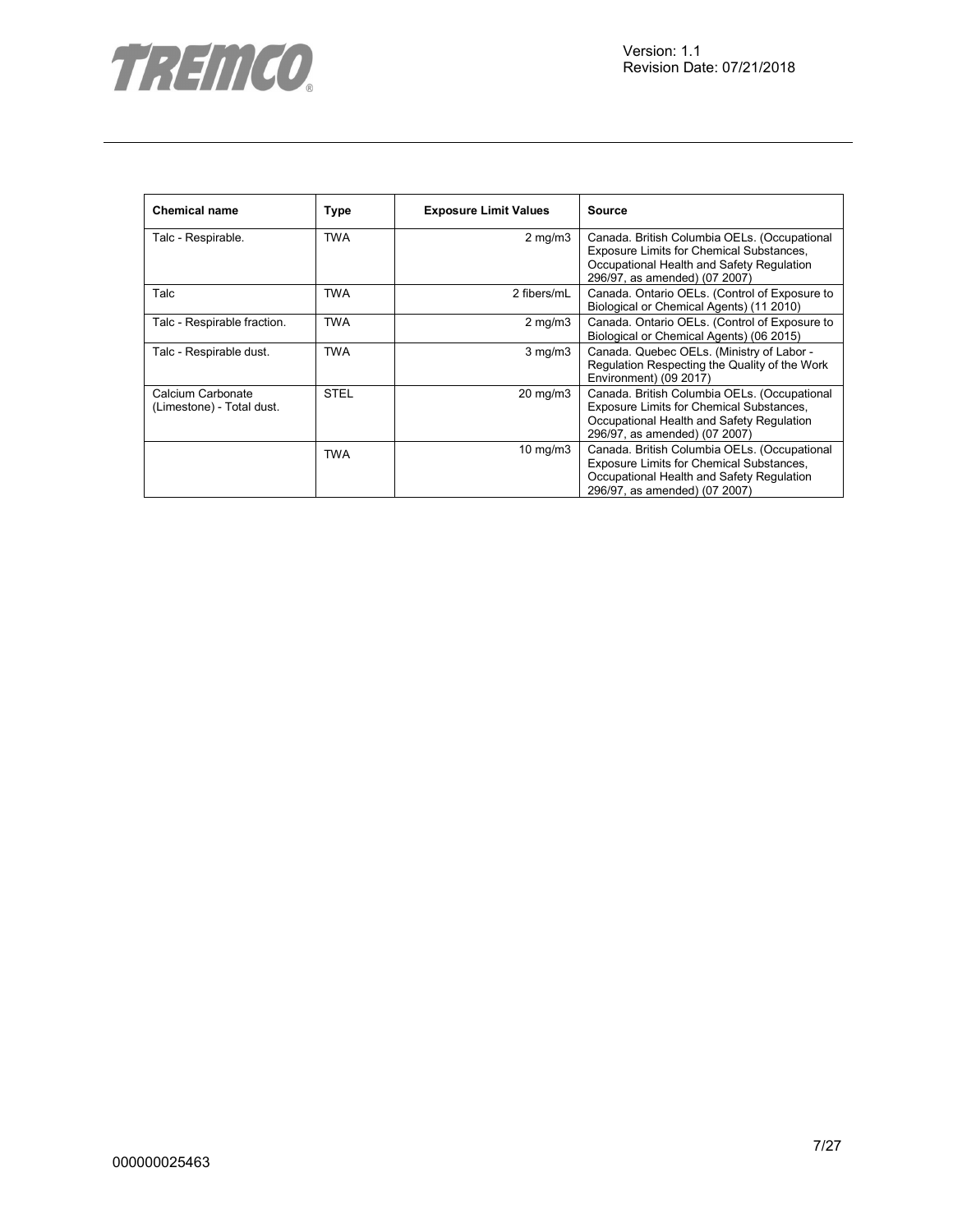

| Calcium Carbonate<br>(Limestone) - Respirable<br>fraction. | <b>TWA</b>  | $3$ mg/m $3$      | Canada. British Columbia OELs. (Occupational<br>Exposure Limits for Chemical Substances,<br>Occupational Health and Safety Regulation<br>296/97, as amended) (07 2007) |
|------------------------------------------------------------|-------------|-------------------|------------------------------------------------------------------------------------------------------------------------------------------------------------------------|
| Calcium Carbonate<br>(Limestone) - Total dust.             | <b>TWA</b>  | 10 mg/m3          | Canada. Quebec OELs. (Ministry of Labor -<br>Regulation Respecting the Quality of the Work<br>Environment) (09 2017)                                                   |
| Aluminum hydroxide -<br>Respirable.                        | <b>TWA</b>  | 1 $mg/m3$         | Canada. British Columbia OELs. (Occupational<br>Exposure Limits for Chemical Substances,<br>Occupational Health and Safety Regulation<br>296/97, as amended) (07 2007) |
| Aluminum hydroxide -<br>Respirable fraction.               | <b>TWA</b>  | $3$ mg/m $3$      | Canada. British Columbia OELs. (Occupational<br>Exposure Limits for Chemical Substances,<br>Occupational Health and Safety Regulation<br>296/97, as amended) (05 2013) |
| Aluminum hydroxide - Total<br>dust.                        | <b>TWA</b>  | 10 mg/m3          | Canada. British Columbia OELs. (Occupational<br>Exposure Limits for Chemical Substances,<br>Occupational Health and Safety Regulation<br>296/97, as amended) (05 2013) |
| Aluminum hydroxide -<br>Respirable fraction.               | <b>TWA</b>  | 1 $mg/m3$         | Canada. Ontario OELs. (Control of Exposure to<br>Biological or Chemical Agents) (11 2010)                                                                              |
| Aluminum hydroxide -<br>Inhalable fraction.                | <b>TWA</b>  | $10 \text{ mg/m}$ | Canada. Ontario OELs. (Control of Exposure to<br>Biological or Chemical Agents) (06 2015)                                                                              |
| Aluminum hydroxide -<br>Respirable fraction.               | <b>TWA</b>  | $3$ mg/m $3$      | Canada. Ontario OELs. (Control of Exposure to<br>Biological or Chemical Agents) (06 2015)                                                                              |
| Aluminum hydroxide - Total<br>dust.                        | <b>TWA</b>  | $10 \text{ mg/m}$ | Canada. Quebec OELs. (Ministry of Labor -<br>Regulation Respecting the Quality of the Work<br>Environment) (09 2017)                                                   |
| Calcium carbonate - Total<br>dust.                         | <b>STEL</b> | 20 mg/m3          | Canada. British Columbia OELs. (Occupational<br>Exposure Limits for Chemical Substances,<br>Occupational Health and Safety Regulation<br>296/97, as amended) (07 2007) |
| Calcium carbonate -<br>Respirable fraction.                | <b>TWA</b>  | $3$ mg/m $3$      | Canada. British Columbia OELs. (Occupational<br>Exposure Limits for Chemical Substances,<br>Occupational Health and Safety Regulation<br>296/97, as amended) (07 2007) |
| Calcium carbonate - Total<br>dust.                         | <b>TWA</b>  | $10$ mg/m $3$     | Canada. British Columbia OELs. (Occupational<br>Exposure Limits for Chemical Substances,<br>Occupational Health and Safety Regulation<br>296/97, as amended) (07 2007) |
| Calcium carbonate - Total<br>dust.                         | <b>TWA</b>  | $10 \text{ mg/m}$ | Canada. Quebec OELs. (Ministry of Labor -<br>Regulation Respecting the Quality of the Work<br>Environment) (09 2017)                                                   |
| Titanium dioxide - Total dust.                             | <b>TWA</b>  | 10 mg/m3          | Canada. British Columbia OELs. (Occupational<br>Exposure Limits for Chemical Substances,<br>Occupational Health and Safety Regulation<br>296/97, as amended) (07 2007) |
| Titanium dioxide - Respirable<br>fraction.                 | <b>TWA</b>  | $3$ mg/m $3$      | Canada. British Columbia OELs. (Occupational<br>Exposure Limits for Chemical Substances,<br>Occupational Health and Safety Regulation<br>296/97, as amended) (07 2007) |
| Titanium dioxide                                           | <b>TWA</b>  | 10 mg/m3          | Canada. Ontario OELs. (Control of Exposure to<br>Biological or Chemical Agents) (11 2010)                                                                              |
| Titanium dioxide - Total dust.                             | <b>TWA</b>  | 10 mg/m3          | Canada. Quebec OELs. (Ministry of Labor -<br>Regulation Respecting the Quality of the Work<br>Environment) (09 2017)                                                   |
| Calcium oxide                                              | <b>TWA</b>  | $2$ mg/m $3$      | Canada. British Columbia OELs. (Occupational<br>Exposure Limits for Chemical Substances,<br>Occupational Health and Safety Regulation<br>296/97, as amended) (07 2007) |
| Calcium oxide                                              | <b>TWA</b>  | $2$ mg/m $3$      | Canada. Ontario OELs. (Control of Exposure to<br>Biological or Chemical Agents) (11 2010)                                                                              |
| Calcium oxide                                              | <b>TWA</b>  | $2$ mg/m $3$      | Canada. Quebec OELs. (Ministry of Labor -<br>Regulation Respecting the Quality of the Work<br>Environment) (09 2017)                                                   |
| Zinc oxide - Respirable.                                   | <b>TWA</b>  | $2$ mg/m $3$      | Canada. British Columbia OELs. (Occupational                                                                                                                           |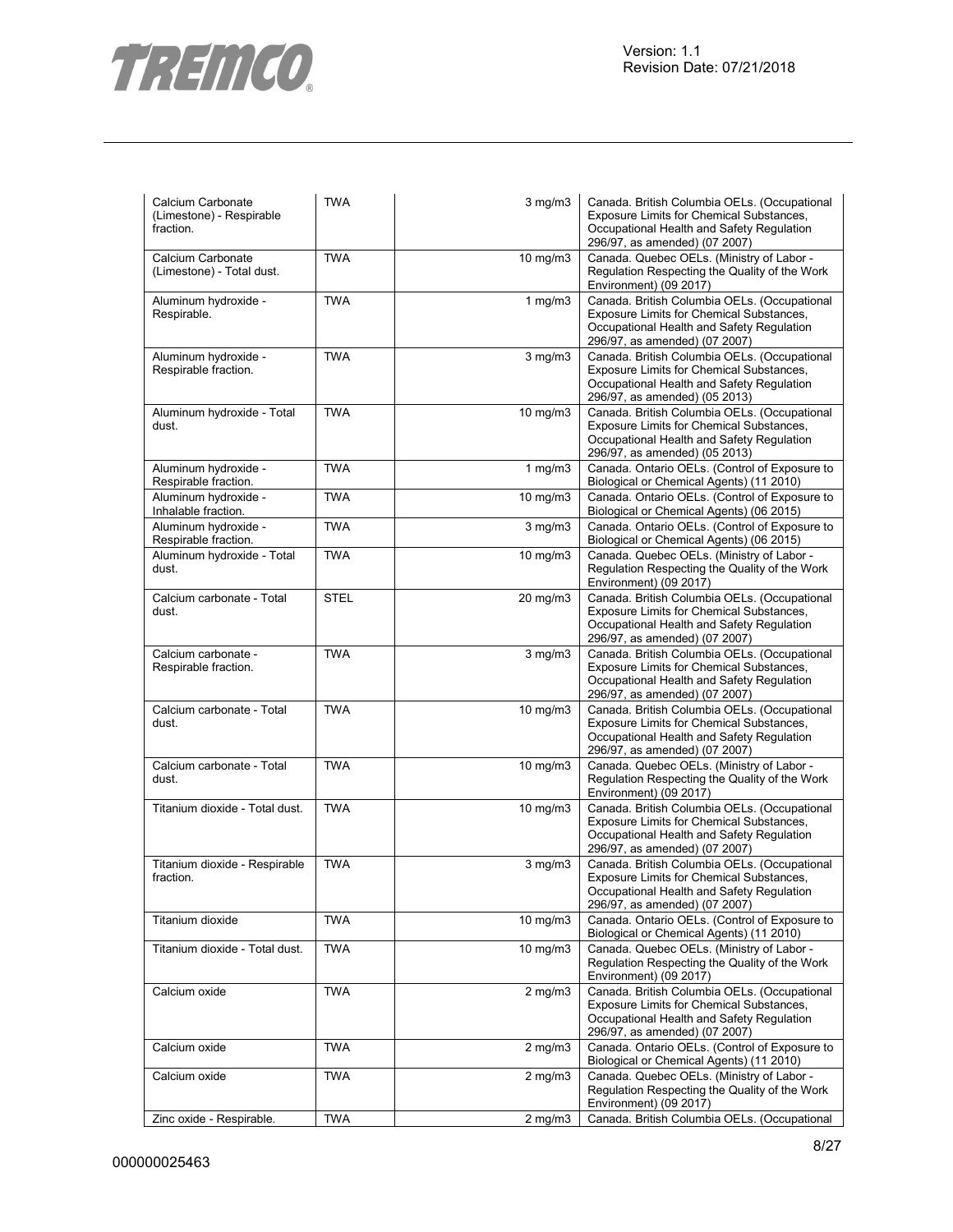

|                                                                       |             |                  | Exposure Limits for Chemical Substances,<br>Occupational Health and Safety Regulation<br>296/97, as amended) (07 2007)                                                        |
|-----------------------------------------------------------------------|-------------|------------------|-------------------------------------------------------------------------------------------------------------------------------------------------------------------------------|
|                                                                       | <b>STEL</b> | $10$ mg/m $3$    | Canada. British Columbia OELs. (Occupational<br>Exposure Limits for Chemical Substances,<br>Occupational Health and Safety Regulation<br>296/97, as amended) (07 2007)        |
| Zinc oxide - Respirable<br>fraction.                                  | <b>TWA</b>  | $2$ mg/m $3$     | Canada. Ontario OELs. (Control of Exposure to<br>Biological or Chemical Agents) (11 2010)                                                                                     |
|                                                                       | <b>STEL</b> | $10$ mg/m $3$    | Canada. Ontario OELs. (Control of Exposure to<br>Biological or Chemical Agents) (11 2010)                                                                                     |
| Zinc oxide - Fume.                                                    | <b>TWA</b>  | $5$ mg/m $3$     | Canada. Quebec OELs. (Ministry of Labor -<br>Regulation Respecting the Quality of the Work<br>Environment) (09 2017)                                                          |
|                                                                       | <b>STEL</b> | 10 mg/m3         | Canada. Quebec OELs. (Ministry of Labor -<br>Regulation Respecting the Quality of the Work<br>Environment) (09 2017)                                                          |
| Zinc oxide - Total dust.                                              | <b>TWA</b>  | 10 mg/m3         | Canada. Quebec OELs. (Ministry of Labor -<br>Regulation Respecting the Quality of the Work<br>Environment) (09 2017)                                                          |
| Hydrotreated heavy<br>naphthenic distillate - Mist.                   | <b>TWA</b>  | $0.2$ mg/m $3$   | Canada. British Columbia OELs. (Occupational<br>Exposure Limits for Chemical Substances,<br>Occupational Health and Safety Regulation<br>296/97, as amended) (05 2013)        |
|                                                                       | <b>TWA</b>  | 1 $mg/m3$        | Canada. British Columbia OELs. (Occupational<br>Exposure Limits for Chemical Substances,<br>Occupational Health and Safety Regulation<br>296/97, as amended) (05 2013)        |
| Hydrotreated heavy<br>naphthenic distillate -<br>Inhalable fraction.  | <b>TWA</b>  | $5$ mg/m $3$     | Canada. Ontario OELs. (Control of Exposure to<br>Biological or Chemical Agents) (06 2015)                                                                                     |
|                                                                       | <b>TWA</b>  | 5 mg/m3          | Canada. Ontario OELs. (Control of Exposure to<br>Biological or Chemical Agents) (06 2015)                                                                                     |
| Hydrotreated heavy<br>naphthenic distillate - Mist.                   | <b>STEL</b> | 10 mg/m3         | Canada. Quebec OELs. (Ministry of Labor -<br>Regulation Respecting the Quality of the Work<br>Environment) (09 2017)                                                          |
|                                                                       | <b>TWA</b>  | $5$ mg/m $3$     | Canada. Quebec OELs. (Ministry of Labor -<br>Regulation Respecting the Quality of the Work<br>Environment) (09 2017)                                                          |
| Carbon Black - Inhalable                                              | <b>TWA</b>  | $3$ mg/m $3$     | Canada. British Columbia OELs. (Occupational<br>Exposure Limits for Chemical Substances,<br>Occupational Health and Safety Regulation<br>296/97, as amended) (09 2011)        |
| Carbon Black - Inhalable<br>fraction.                                 | <b>TWA</b>  | $3$ mg/m $3$     | Canada. Ontario OELs. (Control of Exposure to<br>Biological or Chemical Agents) (06 2015)                                                                                     |
| Carbon Black                                                          | <b>TWA</b>  | $3.5$ mg/m $3$   | Canada. Quebec OELs. (Ministry of Labor -<br>Regulation Respecting the Quality of the Work<br>Environment) (09 2017)                                                          |
| Crystalline Silica (Quartz)/<br>Silica Sand - Respirable<br>fraction. | <b>TWA</b>  | $0.025$ mg/m $3$ | Canada. British Columbia OELs. (Occupational<br><b>Exposure Limits for Chemical Substances,</b><br>Occupational Health and Safety Regulation<br>296/97, as amended) (07 2007) |
| Crystalline Silica (Quartz)/<br>Silica Sand - Respirable<br>fraction. | <b>TWA</b>  | $0.10$ mg/m $3$  | Canada. Ontario OELs. (Control of Exposure to<br>Biological or Chemical Agents) (06 2015)                                                                                     |
| Crystalline Silica (Quartz)/<br>Silica Sand - Respirable dust.        | <b>TWA</b>  | $0.1$ mg/m $3$   | Canada. Quebec OELs. (Ministry of Labor -<br>Regulation Respecting the Quality of the Work<br>Environment) (09 2017)                                                          |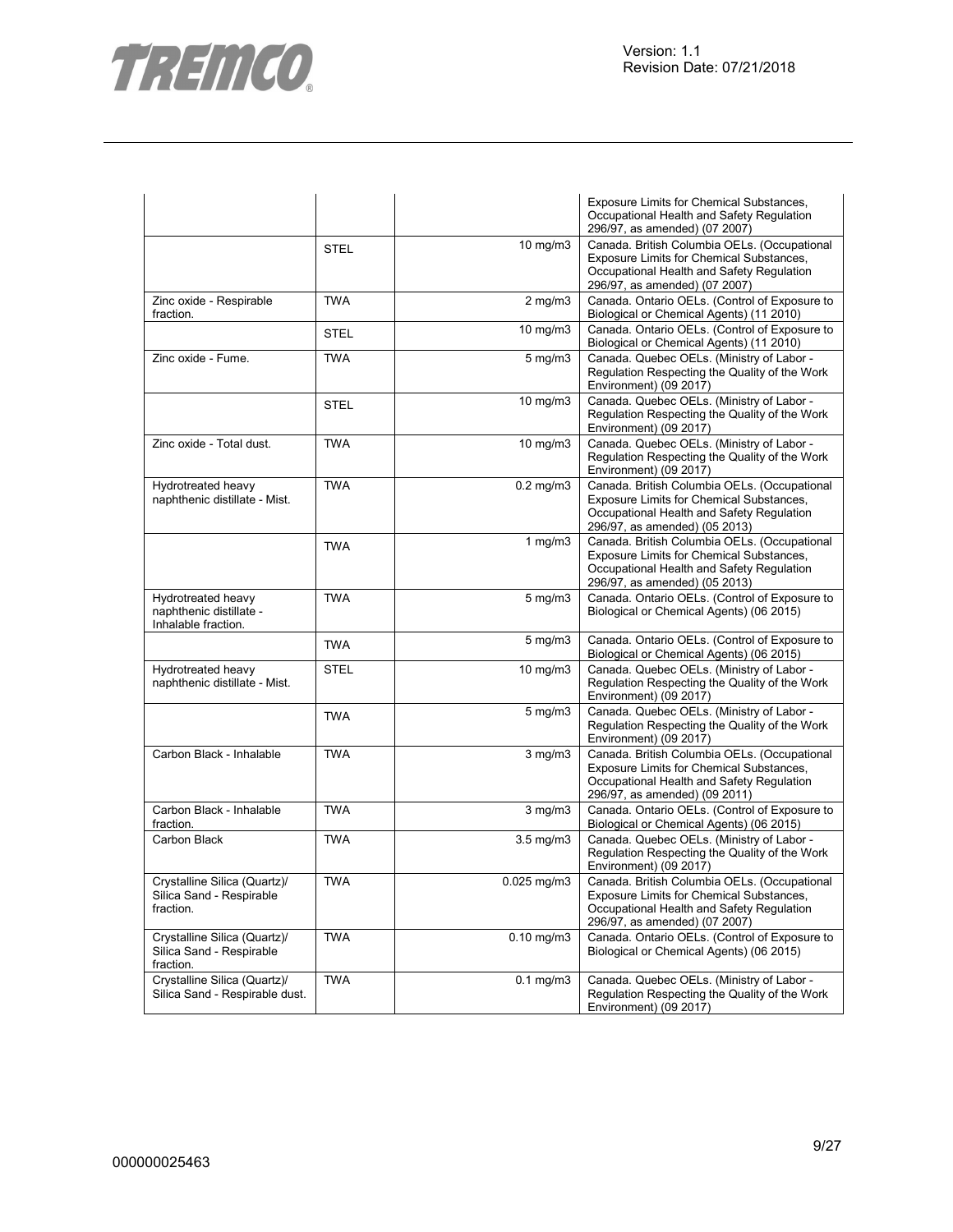

| <b>Chemical name</b>                           | <b>Type</b> | <b>Exposure Limit Values</b> | <b>Source</b>                                                                                                                                                          |
|------------------------------------------------|-------------|------------------------------|------------------------------------------------------------------------------------------------------------------------------------------------------------------------|
| Talc - Respirable.                             | <b>TWA</b>  | $2 \text{ mg/m}$             | Canada. British Columbia OELs. (Occupational<br>Exposure Limits for Chemical Substances,<br>Occupational Health and Safety Regulation<br>296/97, as amended) (07 2007) |
| Talc                                           | TWA         | 2 fibers/mL                  | Canada. Ontario OELs. (Control of Exposure to<br>Biological or Chemical Agents) (11 2010)                                                                              |
| Talc - Respirable fraction.                    | <b>TWA</b>  | $2$ mg/m $3$                 | Canada. Ontario OELs. (Control of Exposure to<br>Biological or Chemical Agents) (06 2015)                                                                              |
| Talc - Respirable dust.                        | TWA         | $3$ mg/m $3$                 | Canada. Quebec OELs. (Ministry of Labor -<br>Regulation Respecting the Quality of the Work<br>Environment) (09 2017)                                                   |
| Calcium Carbonate<br>(Limestone) - Total dust. | <b>STEL</b> | 20 mg/m3                     | Canada. British Columbia OELs. (Occupational<br>Exposure Limits for Chemical Substances,<br>Occupational Health and Safety Regulation<br>296/97, as amended) (07 2007) |
|                                                | <b>TWA</b>  | $10 \text{ mg/m}$            | Canada. British Columbia OELs. (Occupational<br>Exposure Limits for Chemical Substances,<br>Occupational Health and Safety Regulation<br>296/97, as amended) (07 2007) |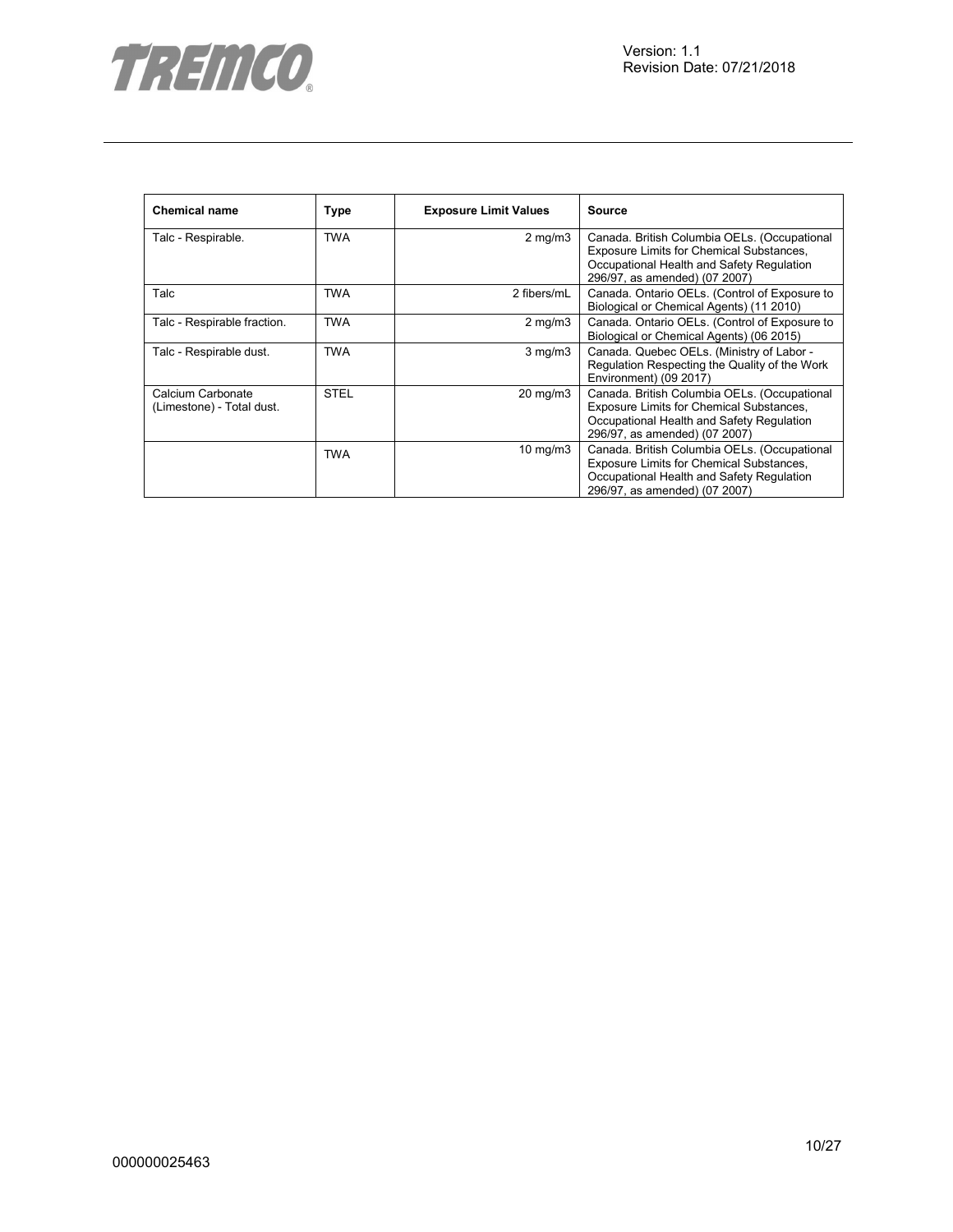

| Calcium Carbonate<br>(Limestone) - Respirable<br>fraction. | <b>TWA</b>  | $3$ mg/m $3$      | Canada. British Columbia OELs. (Occupational<br>Exposure Limits for Chemical Substances,<br>Occupational Health and Safety Regulation<br>296/97, as amended) (07 2007)        |
|------------------------------------------------------------|-------------|-------------------|-------------------------------------------------------------------------------------------------------------------------------------------------------------------------------|
| Calcium Carbonate<br>(Limestone) - Total dust.             | <b>TWA</b>  | 10 mg/m3          | Canada. Quebec OELs. (Ministry of Labor -<br>Regulation Respecting the Quality of the Work<br>Environment) (09 2017)                                                          |
| Aluminum hydroxide -<br>Respirable.                        | <b>TWA</b>  | $1$ mg/m $3$      | Canada. British Columbia OELs. (Occupational<br>Exposure Limits for Chemical Substances,<br>Occupational Health and Safety Regulation<br>296/97, as amended) (07 2007)        |
| Aluminum hydroxide -<br>Respirable fraction.               | <b>TWA</b>  | $3$ mg/m $3$      | Canada. British Columbia OELs. (Occupational<br>Exposure Limits for Chemical Substances,<br>Occupational Health and Safety Regulation<br>296/97, as amended) (05 2013)        |
| Aluminum hydroxide - Total<br>dust.                        | <b>TWA</b>  | 10 mg/m3          | Canada. British Columbia OELs. (Occupational<br>Exposure Limits for Chemical Substances,<br>Occupational Health and Safety Regulation<br>296/97, as amended) (05 2013)        |
| Aluminum hydroxide -<br>Respirable fraction.               | <b>TWA</b>  | 1 $mg/m3$         | Canada. Ontario OELs. (Control of Exposure to<br>Biological or Chemical Agents) (11 2010)                                                                                     |
| Aluminum hydroxide -<br>Inhalable fraction.                | <b>TWA</b>  | 10 mg/m3          | Canada. Ontario OELs. (Control of Exposure to<br>Biological or Chemical Agents) (06 2015)                                                                                     |
| Aluminum hydroxide -<br>Respirable fraction.               | <b>TWA</b>  | $3$ mg/m $3$      | Canada. Ontario OELs. (Control of Exposure to<br>Biological or Chemical Agents) (06 2015)                                                                                     |
| Aluminum hydroxide - Total<br>dust.                        | <b>TWA</b>  | 10 mg/m3          | Canada. Quebec OELs. (Ministry of Labor -<br>Regulation Respecting the Quality of the Work<br>Environment) (09 2017)                                                          |
| Calcium carbonate - Total<br>dust.                         | <b>STEL</b> | 20 mg/m3          | Canada. British Columbia OELs. (Occupational<br><b>Exposure Limits for Chemical Substances,</b><br>Occupational Health and Safety Regulation<br>296/97, as amended) (07 2007) |
| Calcium carbonate -<br>Respirable fraction.                | <b>TWA</b>  | $3$ mg/m $3$      | Canada. British Columbia OELs. (Occupational<br>Exposure Limits for Chemical Substances,<br>Occupational Health and Safety Regulation<br>296/97, as amended) (07 2007)        |
| Calcium carbonate - Total<br>dust.                         | <b>TWA</b>  | 10 mg/m3          | Canada. British Columbia OELs. (Occupational<br>Exposure Limits for Chemical Substances,<br>Occupational Health and Safety Regulation<br>296/97, as amended) (07 2007)        |
| Calcium carbonate - Total<br>dust.                         | <b>TWA</b>  | $10 \text{ mg/m}$ | Canada. Quebec OELs. (Ministry of Labor -<br>Regulation Respecting the Quality of the Work<br>Environment) (09 2017)                                                          |
| Titanium dioxide - Total dust.                             | <b>TWA</b>  | 10 mg/m3          | Canada. British Columbia OELs. (Occupational<br>Exposure Limits for Chemical Substances,<br>Occupational Health and Safety Regulation<br>296/97, as amended) (07 2007)        |
| Titanium dioxide - Respirable<br>fraction.                 | <b>TWA</b>  | $3$ mg/m $3$      | Canada. British Columbia OELs. (Occupational<br><b>Exposure Limits for Chemical Substances,</b><br>Occupational Health and Safety Regulation<br>296/97, as amended) (07 2007) |
| Titanium dioxide                                           | <b>TWA</b>  | $10 \text{ mg/m}$ | Canada. Ontario OELs. (Control of Exposure to<br>Biological or Chemical Agents) (11 2010)                                                                                     |
| Titanium dioxide - Total dust.                             | <b>TWA</b>  | $10$ mg/m $3$     | Canada. Quebec OELs. (Ministry of Labor -<br>Regulation Respecting the Quality of the Work<br>Environment) (09 2017)                                                          |
| Calcium oxide                                              | <b>TWA</b>  | $2$ mg/m $3$      | Canada. British Columbia OELs. (Occupational<br><b>Exposure Limits for Chemical Substances,</b><br>Occupational Health and Safety Regulation<br>296/97, as amended) (07 2007) |
| Calcium oxide                                              | <b>TWA</b>  | $2$ mg/m $3$      | Canada. Ontario OELs. (Control of Exposure to<br>Biological or Chemical Agents) (11 2010)                                                                                     |
| Calcium oxide                                              | <b>TWA</b>  | $2$ mg/m $3$      | Canada. Quebec OELs. (Ministry of Labor -<br>Regulation Respecting the Quality of the Work<br>Environment) (09 2017)                                                          |
| Zinc oxide - Respirable.                                   | <b>TWA</b>  | $2$ mg/m $3$      | Canada. British Columbia OELs. (Occupational                                                                                                                                  |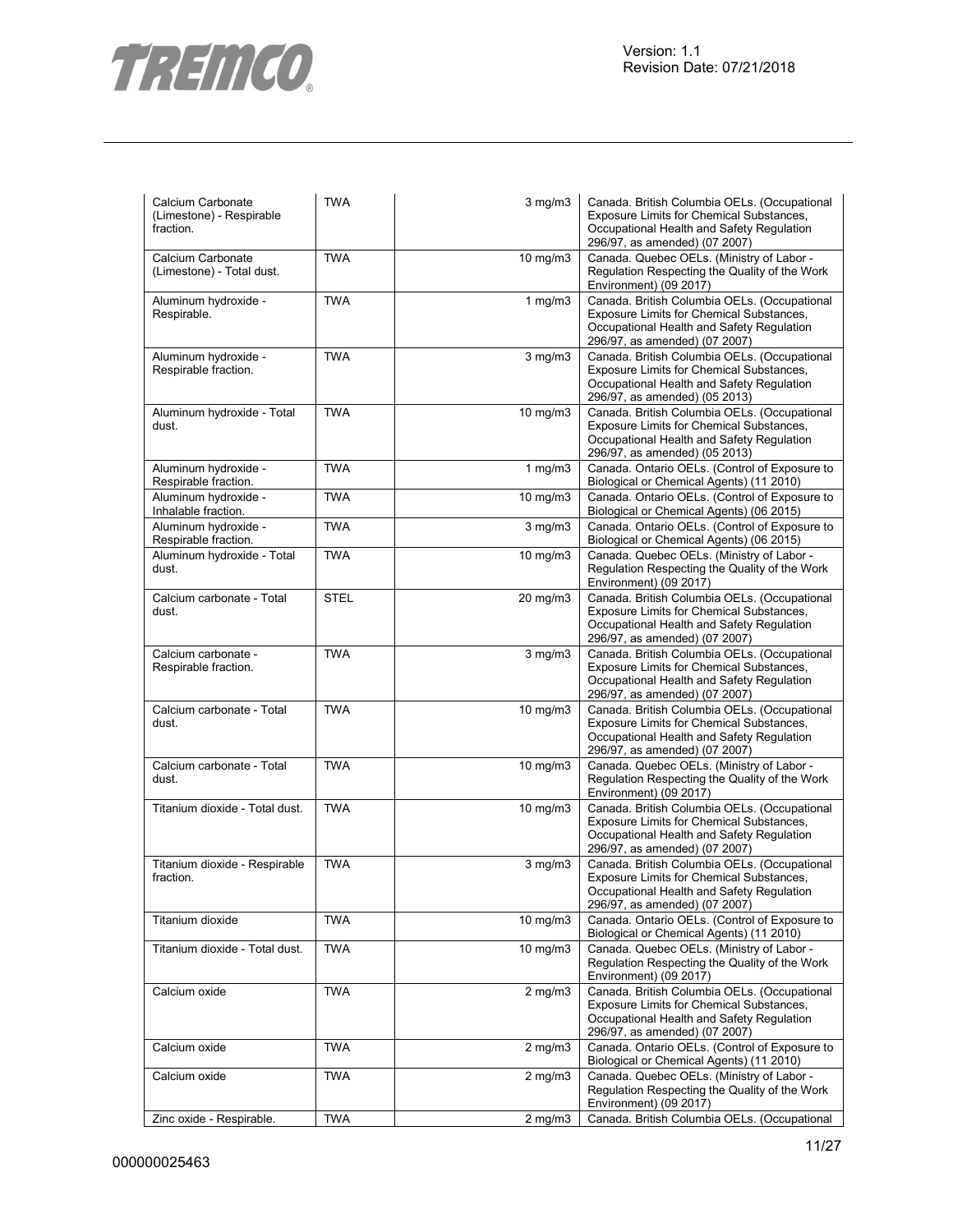

|                                                                      |             |                | <b>Exposure Limits for Chemical Substances,</b><br>Occupational Health and Safety Regulation<br>296/97, as amended) (07 2007)                                          |
|----------------------------------------------------------------------|-------------|----------------|------------------------------------------------------------------------------------------------------------------------------------------------------------------------|
|                                                                      | <b>STEL</b> | 10 mg/m3       | Canada. British Columbia OELs. (Occupational<br>Exposure Limits for Chemical Substances,<br>Occupational Health and Safety Regulation<br>296/97, as amended) (07 2007) |
| Zinc oxide - Respirable<br>fraction.                                 | <b>TWA</b>  | $2$ mg/m $3$   | Canada. Ontario OELs. (Control of Exposure to<br>Biological or Chemical Agents) (11 2010)                                                                              |
|                                                                      | <b>STEL</b> | 10 mg/m3       | Canada. Ontario OELs. (Control of Exposure to<br>Biological or Chemical Agents) (11 2010)                                                                              |
| Zinc oxide - Fume.                                                   | <b>TWA</b>  | $5$ mg/m $3$   | Canada. Quebec OELs. (Ministry of Labor -<br>Regulation Respecting the Quality of the Work<br>Environment) (09 2017)                                                   |
|                                                                      | <b>STEL</b> | 10 mg/m3       | Canada. Quebec OELs. (Ministry of Labor -<br>Regulation Respecting the Quality of the Work<br>Environment) (09 2017)                                                   |
| Zinc oxide - Total dust.                                             | <b>TWA</b>  | 10 mg/m3       | Canada. Quebec OELs. (Ministry of Labor -<br>Regulation Respecting the Quality of the Work<br>Environment) (09 2017)                                                   |
| Hydrotreated heavy<br>naphthenic distillate - Mist.                  | <b>TWA</b>  | $0.2$ mg/m $3$ | Canada. British Columbia OELs. (Occupational<br>Exposure Limits for Chemical Substances,<br>Occupational Health and Safety Regulation<br>296/97, as amended) (05 2013) |
|                                                                      | <b>TWA</b>  | 1 $mg/m3$      | Canada. British Columbia OELs. (Occupational<br>Exposure Limits for Chemical Substances,<br>Occupational Health and Safety Regulation<br>296/97, as amended) (05 2013) |
| Hydrotreated heavy<br>naphthenic distillate -<br>Inhalable fraction. | <b>TWA</b>  | $5$ mg/m $3$   | Canada. Ontario OELs. (Control of Exposure to<br>Biological or Chemical Agents) (06 2015)                                                                              |
|                                                                      | <b>TWA</b>  | 5 mg/m3        | Canada. Ontario OELs. (Control of Exposure to<br>Biological or Chemical Agents) (06 2015)                                                                              |
| Hydrotreated heavy<br>naphthenic distillate - Mist.                  | <b>STEL</b> | 10 mg/m3       | Canada. Quebec OELs. (Ministry of Labor -<br>Regulation Respecting the Quality of the Work<br>Environment) (09 2017)                                                   |
|                                                                      | <b>TWA</b>  | $5$ mg/m $3$   | Canada. Quebec OELs. (Ministry of Labor -<br>Regulation Respecting the Quality of the Work<br>Environment) (09 2017)                                                   |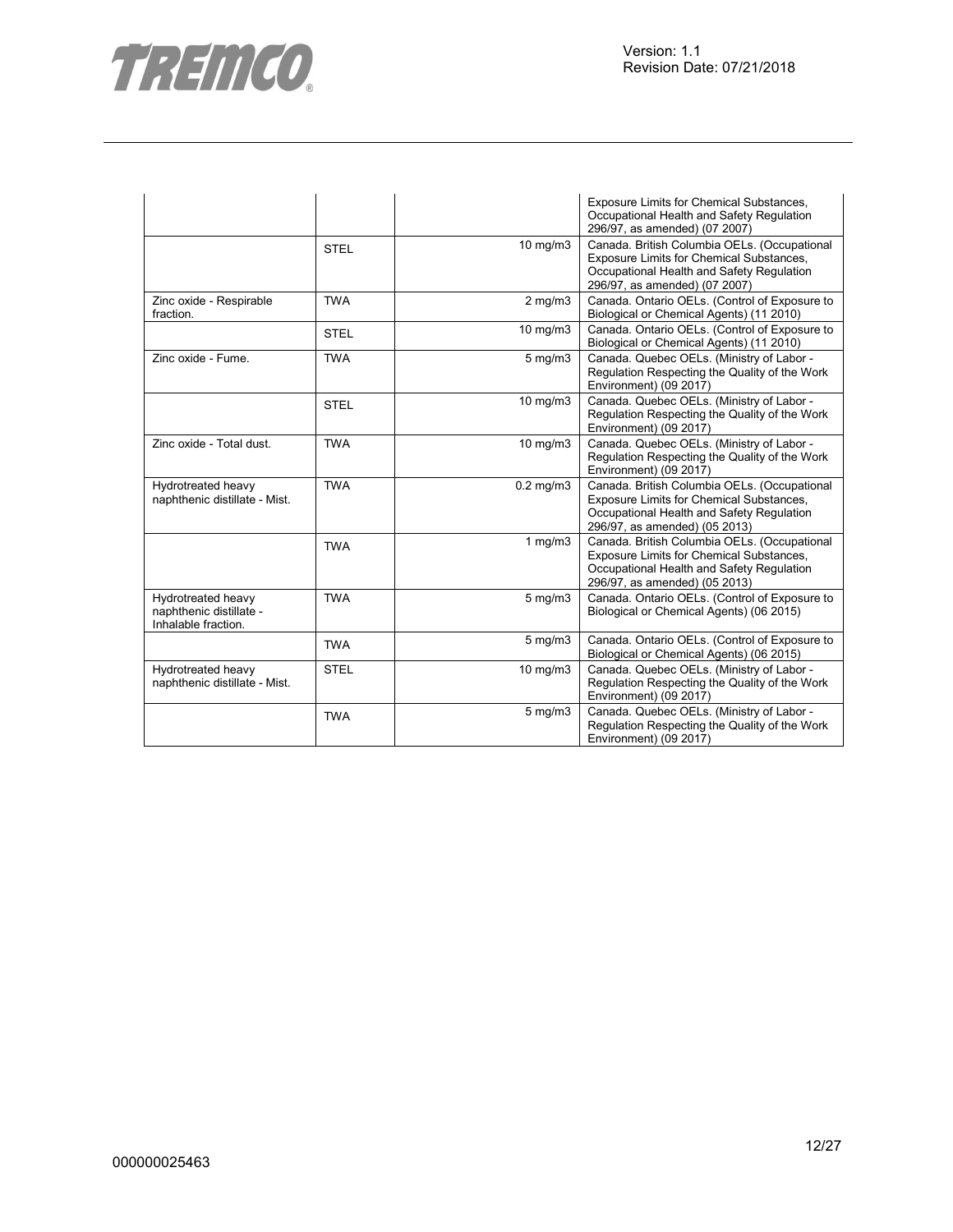

| Amorphous silica - Total                                              | <b>TWA</b> | $4$ mg/m $3$         | Canada. British Columbia OELs. (Occupational<br>Exposure Limits for Chemical Substances,<br>Occupational Health and Safety Regulation<br>296/97, as amended) (07 2007) |
|-----------------------------------------------------------------------|------------|----------------------|------------------------------------------------------------------------------------------------------------------------------------------------------------------------|
| Amorphous silica -<br>Respirable.                                     | <b>TWA</b> | $1.5 \text{ mg/m}$ 3 | Canada. British Columbia OELs. (Occupational<br>Exposure Limits for Chemical Substances,<br>Occupational Health and Safety Regulation<br>296/97, as amended) (07 2007) |
| Amorphous silica -<br>Respirable dust.                                | <b>TWA</b> | $6$ mg/m $3$         | Canada. Quebec OELs. (Ministry of Labor -<br>Regulation Respecting the Quality of the Work<br>Environment) (09 2017)                                                   |
| Carbon Black - Inhalable                                              | <b>TWA</b> | $3$ mg/m $3$         | Canada. British Columbia OELs. (Occupational<br>Exposure Limits for Chemical Substances,<br>Occupational Health and Safety Regulation<br>296/97, as amended) (09 2011) |
| Carbon Black - Inhalable<br>fraction.                                 | <b>TWA</b> | $3$ mg/m $3$         | Canada. Ontario OELs. (Control of Exposure to<br>Biological or Chemical Agents) (06 2015)                                                                              |
| Carbon Black                                                          | <b>TWA</b> | $3.5$ mg/m $3$       | Canada. Quebec OELs. (Ministry of Labor -<br>Regulation Respecting the Quality of the Work<br>Environment) (09 2017)                                                   |
| Dolomite - Respirable<br>fraction.                                    | <b>TWA</b> | $3$ mg/m $3$         | Canada. British Columbia OELs. (Occupational<br>Exposure Limits for Chemical Substances,<br>Occupational Health and Safety Regulation<br>296/97, as amended) (05 2013) |
| Dolomite - Total dust.                                                | <b>TWA</b> | 10 mg/m3             | Canada. British Columbia OELs. (Occupational<br>Exposure Limits for Chemical Substances,<br>Occupational Health and Safety Regulation<br>296/97, as amended) (05 2013) |
| Dolomite - Respirable<br>fraction.                                    | <b>TWA</b> | $3$ mg/m $3$         | Canada. Ontario OELs. (Control of Exposure to<br>Biological or Chemical Agents) (06 2015)                                                                              |
| Dolomite - Inhalable fraction.                                        | <b>TWA</b> | $10$ mg/m $3$        | Canada. Ontario OELs. (Control of Exposure to<br>Biological or Chemical Agents) (06 2015)                                                                              |
| Dolomite - Total dust.                                                | <b>TWA</b> | 10 mg/m3             | Canada. Quebec OELs. (Ministry of Labor -<br>Regulation Respecting the Quality of the Work<br>Environment) (09 2017)                                                   |
| Magnesite - Total dust.                                               | <b>TWA</b> | 10 mg/m3             | Canada. Quebec OELs. (Ministry of Labor -<br>Regulation Respecting the Quality of the Work<br>Environment) (09 2017)                                                   |
| Crystalline Silica (Quartz)/<br>Silica Sand - Respirable<br>fraction. | <b>TWA</b> | $0.025$ mg/m3        | Canada. British Columbia OELs. (Occupational<br>Exposure Limits for Chemical Substances,<br>Occupational Health and Safety Regulation<br>296/97, as amended) (07 2007) |
| Crystalline Silica (Quartz)/<br>Silica Sand - Respirable<br>fraction. | <b>TWA</b> | $0.10$ mg/m $3$      | Canada. Ontario OELs. (Control of Exposure to<br>Biological or Chemical Agents) (06 2015)                                                                              |
| Crystalline Silica (Quartz)/<br>Silica Sand - Respirable dust.        | <b>TWA</b> | $0.1$ mg/m $3$       | Canada. Quebec OELs. (Ministry of Labor -<br>Regulation Respecting the Quality of the Work<br>Environment) (09 2017)                                                   |
| Aluminum oxide - Respirable.                                          | <b>TWA</b> | 1 $mg/m3$            | Canada. British Columbia OELs. (Occupational<br>Exposure Limits for Chemical Substances,<br>Occupational Health and Safety Regulation<br>296/97, as amended) (07 2007) |
| Aluminum oxide - Total dust.                                          | <b>TWA</b> | 10 mg/m3             | Canada, British Columbia OELs. (Occupational<br>Exposure Limits for Chemical Substances,<br>Occupational Health and Safety Regulation<br>296/97, as amended) (05 2013) |
| Aluminum oxide - Respirable<br>fraction.                              | <b>TWA</b> | $3$ mg/m $3$         | Canada. British Columbia OELs. (Occupational<br>Exposure Limits for Chemical Substances,<br>Occupational Health and Safety Regulation<br>296/97, as amended) (05 2013) |
| Aluminum oxide - Respirable<br>fraction.                              | <b>TWA</b> | 1 mg/m $3$           | Canada. Ontario OELs. (Control of Exposure to<br>Biological or Chemical Agents) (11 2010)                                                                              |
| Aluminum oxide - Inhalable<br>fraction.                               | <b>TWA</b> | 10 mg/m3             | Canada. Ontario OELs. (Control of Exposure to<br>Biological or Chemical Agents) (06 2015)                                                                              |
| Aluminum oxide - Respirable<br>fraction.                              | <b>TWA</b> | $3$ mg/m $3$         | Canada. Ontario OELs. (Control of Exposure to<br>Biological or Chemical Agents) (06 2015)                                                                              |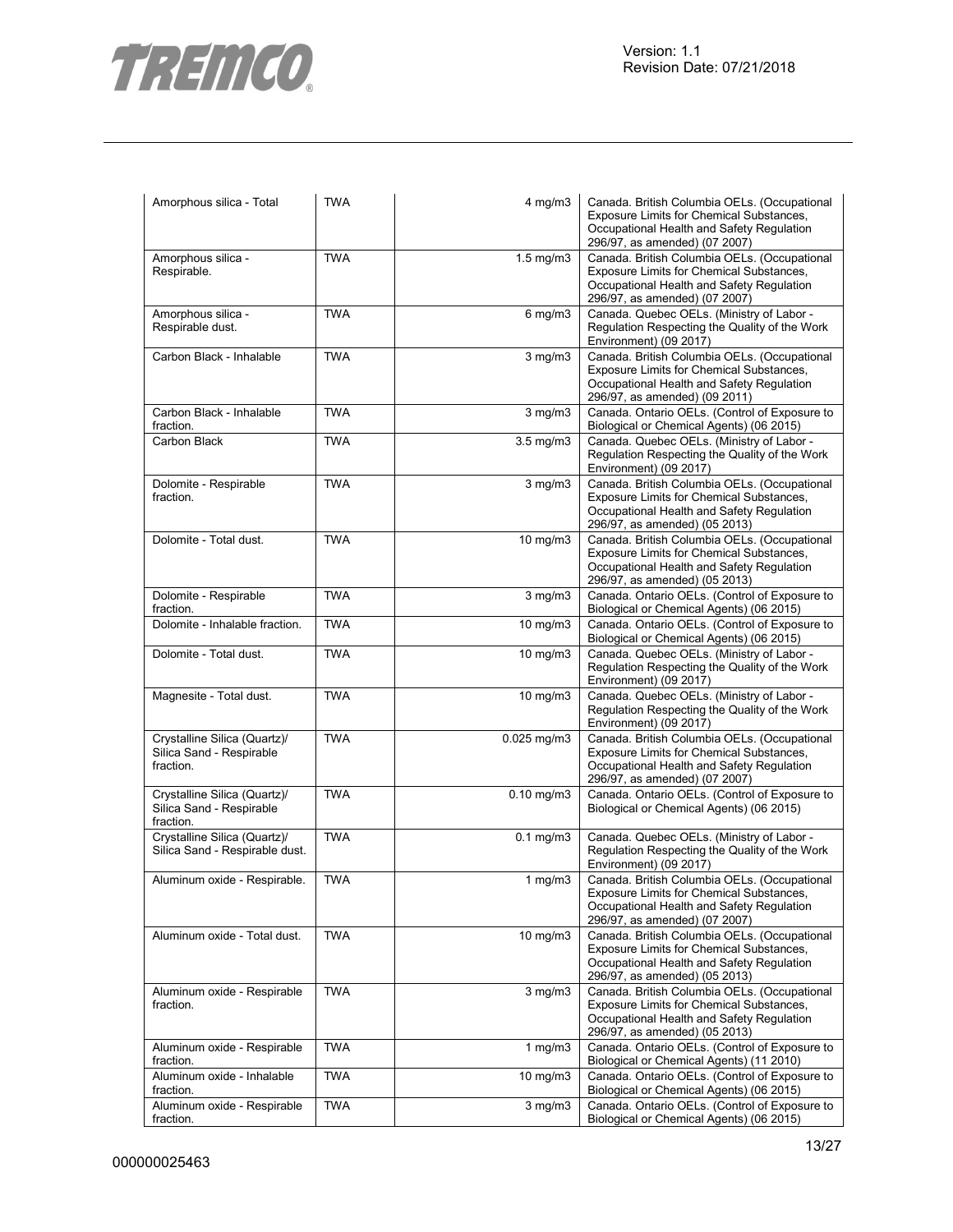

| Aluminum oxide - Total dust.<br>- as Al | <b>TWA</b>  |           | 10 mg/m3          | Canada. Quebec OELs. (Ministry of Labor -<br>Regulation Respecting the Quality of the Work<br>Environment) (09 2017)                                                          |
|-----------------------------------------|-------------|-----------|-------------------|-------------------------------------------------------------------------------------------------------------------------------------------------------------------------------|
| Stearic acid                            | <b>TWA</b>  |           | 10 mg/m3          | Canada. British Columbia OELs. (Occupational<br>Exposure Limits for Chemical Substances,<br>Occupational Health and Safety Regulation<br>296/97, as amended) (07 2007)        |
| Stearic acid                            | <b>TWA</b>  |           | $10$ mg/m $3$     | Canada. Ontario OELs. (Control of Exposure to<br>Biological or Chemical Agents) (11 2010)                                                                                     |
| Dibutyl tin dilaurate - as Sn           | <b>STEL</b> |           | $0.2$ mg/m $3$    | Canada. British Columbia OELs. (Occupational<br>Exposure Limits for Chemical Substances,<br>Occupational Health and Safety Regulation<br>296/97, as amended) (07 2007)        |
|                                         | <b>TWA</b>  |           | $0.1$ mg/m $3$    | Canada. British Columbia OELs. (Occupational<br>Exposure Limits for Chemical Substances,<br>Occupational Health and Safety Regulation<br>296/97, as amended) (07 2007)        |
| Dibutyl tin dilaurate - as Sn           | <b>TWA</b>  |           | $0.1$ mg/m $3$    | Canada. Ontario OELs. (Control of Exposure to<br>Biological or Chemical Agents) (11 2010)                                                                                     |
| Dibutyl tin dilaurate - as Sn           | <b>STEL</b> |           | $0.2$ mg/m $3$    | Canada. Quebec OELs. (Ministry of Labor -<br>Regulation Respecting the Quality of the Work<br>Environment) (09 2017)                                                          |
|                                         | <b>TWA</b>  |           | $0.1$ mg/m $3$    | Canada. Quebec OELs. (Ministry of Labor -<br>Regulation Respecting the Quality of the Work<br>Environment) (09 2017)                                                          |
| Zirconium 2-ethylhexanoate -<br>as Zr   | <b>STEL</b> |           | 10 mg/m3          | Canada. British Columbia OELs. (Occupational<br>Exposure Limits for Chemical Substances,<br>Occupational Health and Safety Regulation<br>296/97, as amended) (07 2007)        |
|                                         | <b>TWA</b>  |           | $5$ mg/m $3$      | Canada. British Columbia OELs. (Occupational<br>Exposure Limits for Chemical Substances,<br>Occupational Health and Safety Regulation<br>296/97, as amended) (07 2007)        |
| Zirconium 2-ethylhexanoate -<br>as Zr   | <b>TWA</b>  |           | $5$ mg/m $3$      | Canada. Ontario OELs. (Control of Exposure to<br>Biological or Chemical Agents) (11 2010)                                                                                     |
|                                         | <b>STEL</b> |           | $10 \text{ mg/m}$ | Canada. Ontario OELs. (Control of Exposure to<br>Biological or Chemical Agents) (11 2010)                                                                                     |
| Zirconium 2-ethylhexanoate -<br>as Zr   | <b>TWA</b>  |           | $5 \text{ mg/m}$  | Canada. Quebec OELs. (Ministry of Labor -<br>Regulation Respecting the Quality of the Work<br>Environment) (09 2017)                                                          |
|                                         | <b>STEL</b> |           | 10 mg/m3          | Canada. Quebec OELs. (Ministry of Labor -<br>Regulation Respecting the Quality of the Work<br>Environment) (09 2017)                                                          |
| Dipropylene glycol methyl<br>ether      | <b>TWA</b>  | $100$ ppm |                   | Canada. British Columbia OELs. (Occupational<br>Exposure Limits for Chemical Substances,<br>Occupational Health and Safety Regulation<br>296/97, as amended) (07 2007)        |
|                                         | <b>STEL</b> | 150 ppm   |                   | Canada. British Columbia OELs. (Occupational<br><b>Exposure Limits for Chemical Substances,</b><br>Occupational Health and Safety Regulation<br>296/97, as amended) (07 2007) |
| Dipropylene glycol methyl<br>ether      | <b>TWA</b>  | $100$ ppm |                   | Canada. Ontario OELs. (Control of Exposure to<br>Biological or Chemical Agents) (11 2010)                                                                                     |
|                                         | <b>STEL</b> | $150$ ppm |                   | Canada. Ontario OELs. (Control of Exposure to<br>Biological or Chemical Agents) (11 2010)                                                                                     |
| Dipropylene glycol methyl<br>ether      | <b>STEL</b> | $150$ ppm | 909 mg/m3         | Canada. Quebec OELs. (Ministry of Labor -<br>Regulation Respecting the Quality of the Work<br>Environment) (09 2017)                                                          |
|                                         | <b>TWA</b>  | $100$ ppm | 606 mg/m3         | Canada. Quebec OELs. (Ministry of Labor -<br>Regulation Respecting the Quality of the Work<br>Environment) (09 2017)                                                          |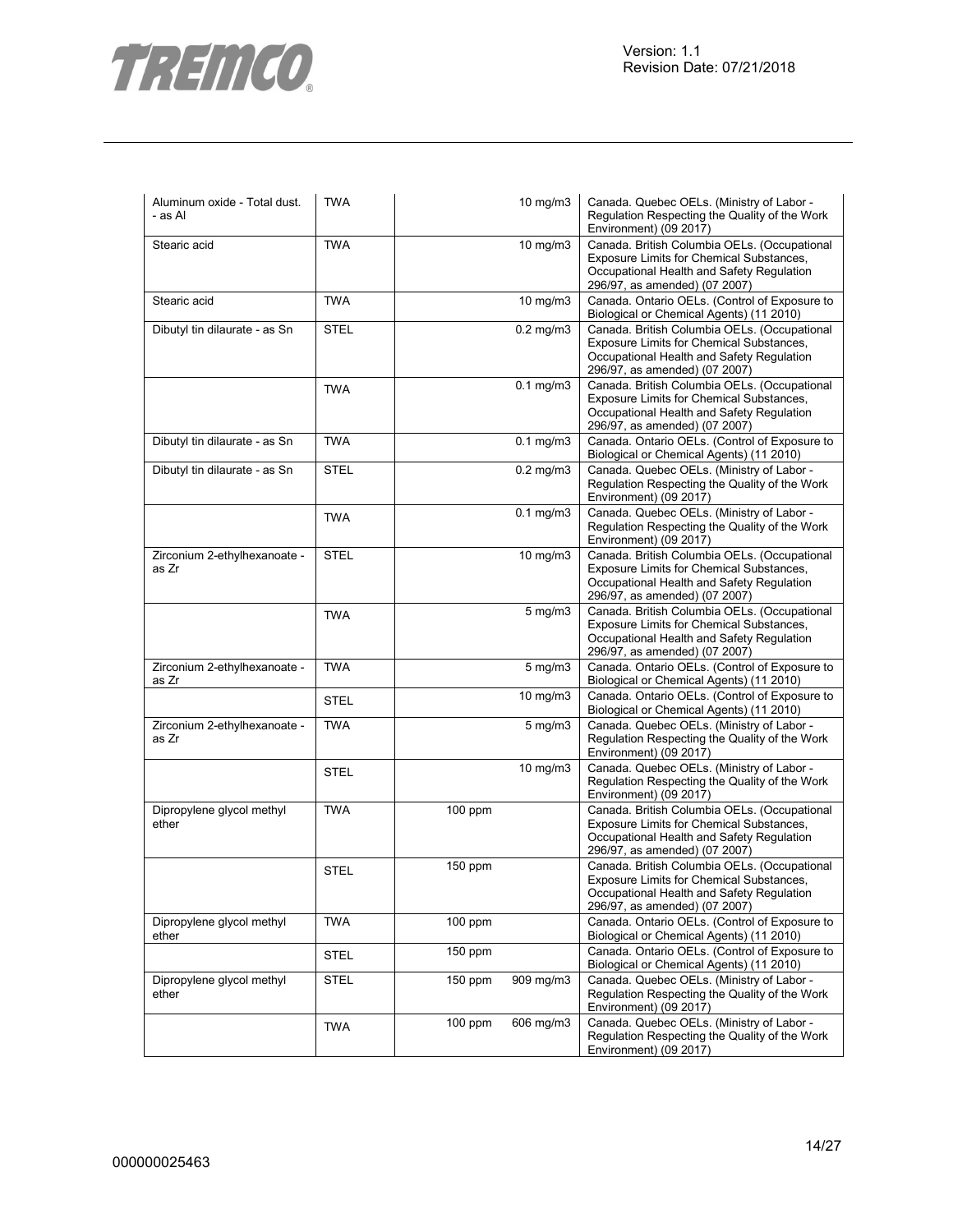

| - Total                                | <b>TWA</b>  | $4$ mg/m $3$       | Canada. British Columbia OELs. (Occupational<br>Exposure Limits for Chemical Substances,<br>Occupational Health and Safety Regulation<br>296/97, as amended) (07 2007) |
|----------------------------------------|-------------|--------------------|------------------------------------------------------------------------------------------------------------------------------------------------------------------------|
| - Respirable.                          | <b>TWA</b>  | $1.5 \text{ mg/m}$ | Canada. British Columbia OELs. (Occupational<br>Exposure Limits for Chemical Substances,<br>Occupational Health and Safety Regulation<br>296/97, as amended) (07 2007) |
| - Respirable dust.                     | <b>TWA</b>  | $6$ mg/m $3$       | Canada. Quebec OELs. (Ministry of Labor -<br>Regulation Respecting the Quality of the Work<br>Environment) (09 2017)                                                   |
| Iron oxide - Total dust.               | <b>TWA</b>  | 10 mg/m3           | Canada. British Columbia OELs. (Occupational<br>Exposure Limits for Chemical Substances,<br>Occupational Health and Safety Regulation<br>296/97, as amended) (07 2007) |
| Iron oxide - Dust. - as Fe             | <b>TWA</b>  | $5 \text{ mg/m}$ 3 | Canada. British Columbia OELs. (Occupational<br>Exposure Limits for Chemical Substances,<br>Occupational Health and Safety Regulation<br>296/97, as amended) (07 2007) |
| Iron oxide - Fume. - as Fe             | <b>STEL</b> | 10 mg/m3           | Canada. British Columbia OELs. (Occupational<br>Exposure Limits for Chemical Substances,<br>Occupational Health and Safety Regulation<br>296/97, as amended) (07 2007) |
| Iron oxide - Respirable<br>fraction.   | <b>TWA</b>  | $3$ mg/m $3$       | Canada. British Columbia OELs. (Occupational<br>Exposure Limits for Chemical Substances,<br>Occupational Health and Safety Regulation<br>296/97, as amended) (07 2007) |
| Iron oxide - Fume. - as Fe             | <b>TWA</b>  | $5 \text{ mg/m}$   | Canada. British Columbia OELs. (Occupational<br>Exposure Limits for Chemical Substances,<br>Occupational Health and Safety Regulation<br>296/97, as amended) (07 2007) |
| Iron oxide - Respirable<br>fraction.   | <b>TWA</b>  | $5 \text{ mg/m}$ 3 | Canada. Ontario OELs. (Control of Exposure to<br>Biological or Chemical Agents) (11 2010)                                                                              |
| Iron oxide - Total dust.               | <b>TWA</b>  | 10 mg/m3           | Canada. Quebec OELs. (Ministry of Labor -<br>Regulation Respecting the Quality of the Work<br>Environment) (09 2017)                                                   |
| Iron oxide - Dust and fume. -<br>as Fe | <b>TWA</b>  | $5 \text{ mg/m}$   | Canada. Quebec OELs. (Ministry of Labor -<br>Regulation Respecting the Quality of the Work<br>Environment) (09 2017)                                                   |
| Phosphoric acid                        | <b>TWA</b>  | 1 mg/m $3$         | Canada. British Columbia OELs. (Occupational<br>Exposure Limits for Chemical Substances,<br>Occupational Health and Safety Regulation<br>296/97, as amended) (07 2007) |
|                                        | <b>STEL</b> | $3$ mg/m $3$       | Canada. British Columbia OELs. (Occupational<br>Exposure Limits for Chemical Substances,<br>Occupational Health and Safety Regulation<br>296/97, as amended) (07 2007) |
| Phosphoric acid                        | <b>TWA</b>  | 1 $mg/m3$          | Canada. Ontario OELs. (Control of Exposure to<br>Biological or Chemical Agents) (11 2010)                                                                              |
|                                        | <b>STEL</b> | $3$ mg/m $3$       | Canada. Ontario OELs. (Control of Exposure to<br>Biological or Chemical Agents) (11 2010)                                                                              |
| Phosphoric acid                        | <b>STEL</b> | $3$ mg/m $3$       | Canada. Quebec OELs. (Ministry of Labor -<br>Regulation Respecting the Quality of the Work<br>Environment) (09 2017)                                                   |
|                                        | <b>TWA</b>  | $1$ mg/m $3$       | Canada. Quebec OELs. (Ministry of Labor -<br>Regulation Respecting the Quality of the Work<br>Environment) (09 2017)                                                   |
| Propionic acid                         | <b>TWA</b>  | 10 ppm             | Canada. British Columbia OELs. (Occupational<br>Exposure Limits for Chemical Substances,<br>Occupational Health and Safety Regulation<br>296/97, as amended) (07 2007) |
| Propionic acid                         | <b>TWA</b>  | 10 ppm             | Canada. Ontario OELs. (Control of Exposure to<br>Biological or Chemical Agents) (11 2010)                                                                              |
| Propionic acid                         | <b>TWA</b>  | 30 mg/m3<br>10 ppm | Canada. Quebec OELs. (Ministry of Labor -<br>Regulation Respecting the Quality of the Work<br>Environment) (09 2017)                                                   |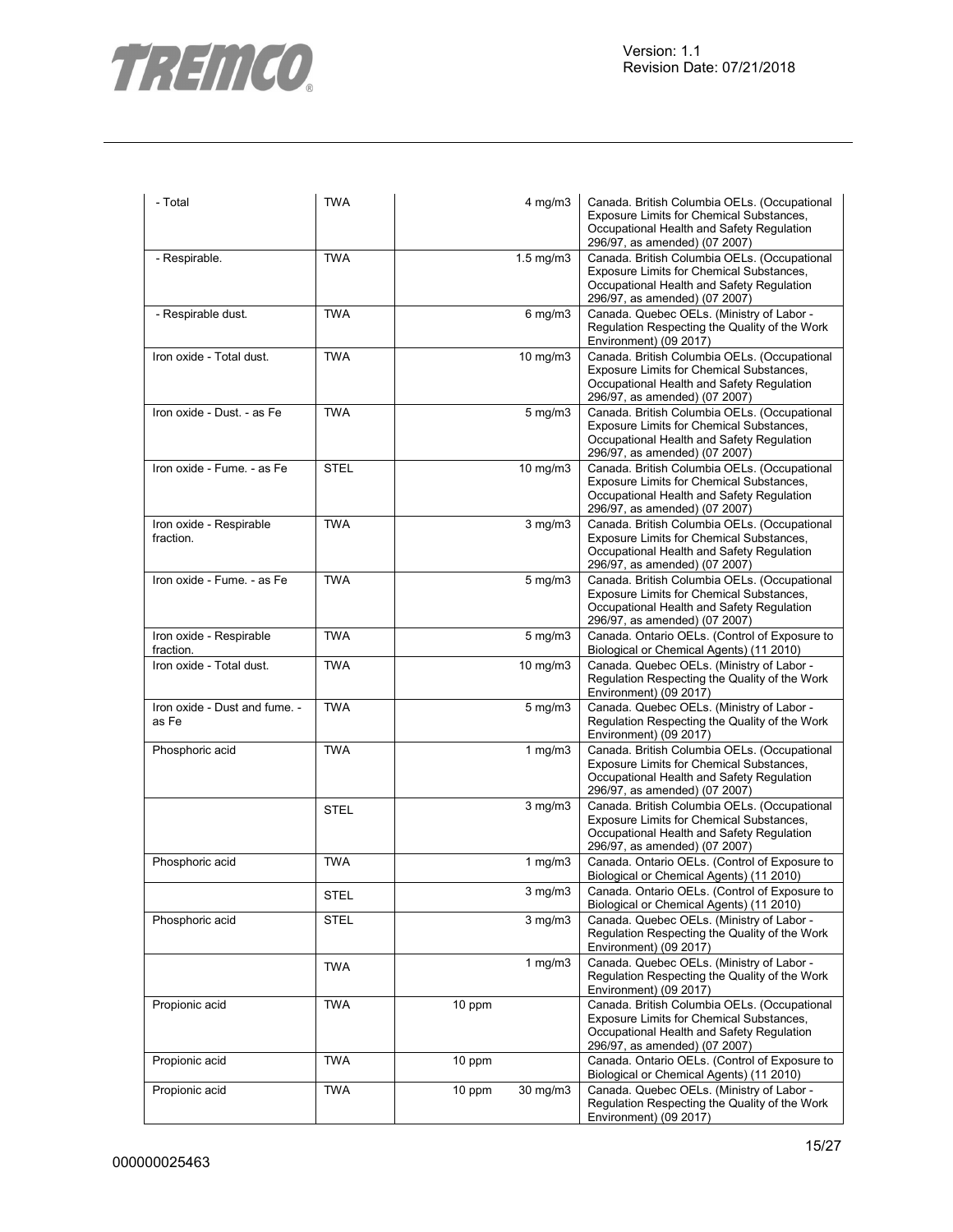

| <b>Appropriate Engineering</b><br><b>Controls</b> | Observe good industrial hygiene practices. Observe occupational exposure<br>limits and minimize the risk of inhalation of vapors and mist. Mechanical<br>ventilation or local exhaust ventilation may be required.                                                                                                                                                                                                                                                           |
|---------------------------------------------------|------------------------------------------------------------------------------------------------------------------------------------------------------------------------------------------------------------------------------------------------------------------------------------------------------------------------------------------------------------------------------------------------------------------------------------------------------------------------------|
|                                                   | Individual protection measures, such as personal protective equipment                                                                                                                                                                                                                                                                                                                                                                                                        |
| <b>General information:</b>                       | Provide easy access to water supply and eye wash facilities. Good general<br>ventilation (typically 10 air changes per hour) should be used. Ventilation<br>rates should be matched to conditions. If applicable, use process<br>enclosures, local exhaust ventilation, or other engineering controls to<br>maintain airborne levels below recommended exposure limits. If exposure<br>limits have not been established, maintain airborne levels to an acceptable<br>level. |
| <b>Eye/face protection:</b>                       | Wear safety glasses with side shields (or goggles).                                                                                                                                                                                                                                                                                                                                                                                                                          |
| <b>Skin Protection</b><br><b>Hand Protection:</b> | Use suitable protective gloves if risk of skin contact.                                                                                                                                                                                                                                                                                                                                                                                                                      |
| Other:                                            | Wear suitable protective clothing. Wear chemical-resistant gloves,<br>footwear, and protective clothing appropriate for the risk of exposure.<br>Contact health and safety professional or manufacturer for specific<br>information.                                                                                                                                                                                                                                         |
| <b>Respiratory Protection:</b>                    | In case of inadequate ventilation use suitable respirator. Seek advice from<br>local supervisor.                                                                                                                                                                                                                                                                                                                                                                             |
| Hygiene measures:                                 | Observe good industrial hygiene practices. Wash hands before breaks and<br>immediately after handling the product. Avoid contact with eyes. Wash<br>contaminated clothing before reuse. Avoid contact with skin.                                                                                                                                                                                                                                                             |

## **9. Physical and chemical properties**

## **Appearance**

| <b>Physical state:</b>                                | liquid             |
|-------------------------------------------------------|--------------------|
| Form:                                                 | liquid             |
| Color:                                                | Grav               |
| Odor:                                                 | No data available. |
| Odor threshold:                                       | No data available. |
| pH:                                                   | No data available. |
| Melting point/freezing point:                         | No data available. |
| Initial boiling point and boiling range:              | 100 °C 212 °F      |
| <b>Flash Point:</b>                                   | 200 °C 392 °F      |
| <b>Evaporation rate:</b>                              | No data available. |
| Flammability (solid, gas):                            | No data available. |
| Upper/lower limit on flammability or explosive limits |                    |
| Flammability limit - upper (%):                       | No data available. |
| Flammability limit - lower (%):                       | No data available. |
| Explosive limit - upper (%):                          | No data available. |
| Explosive limit - lower (%):                          | No data available. |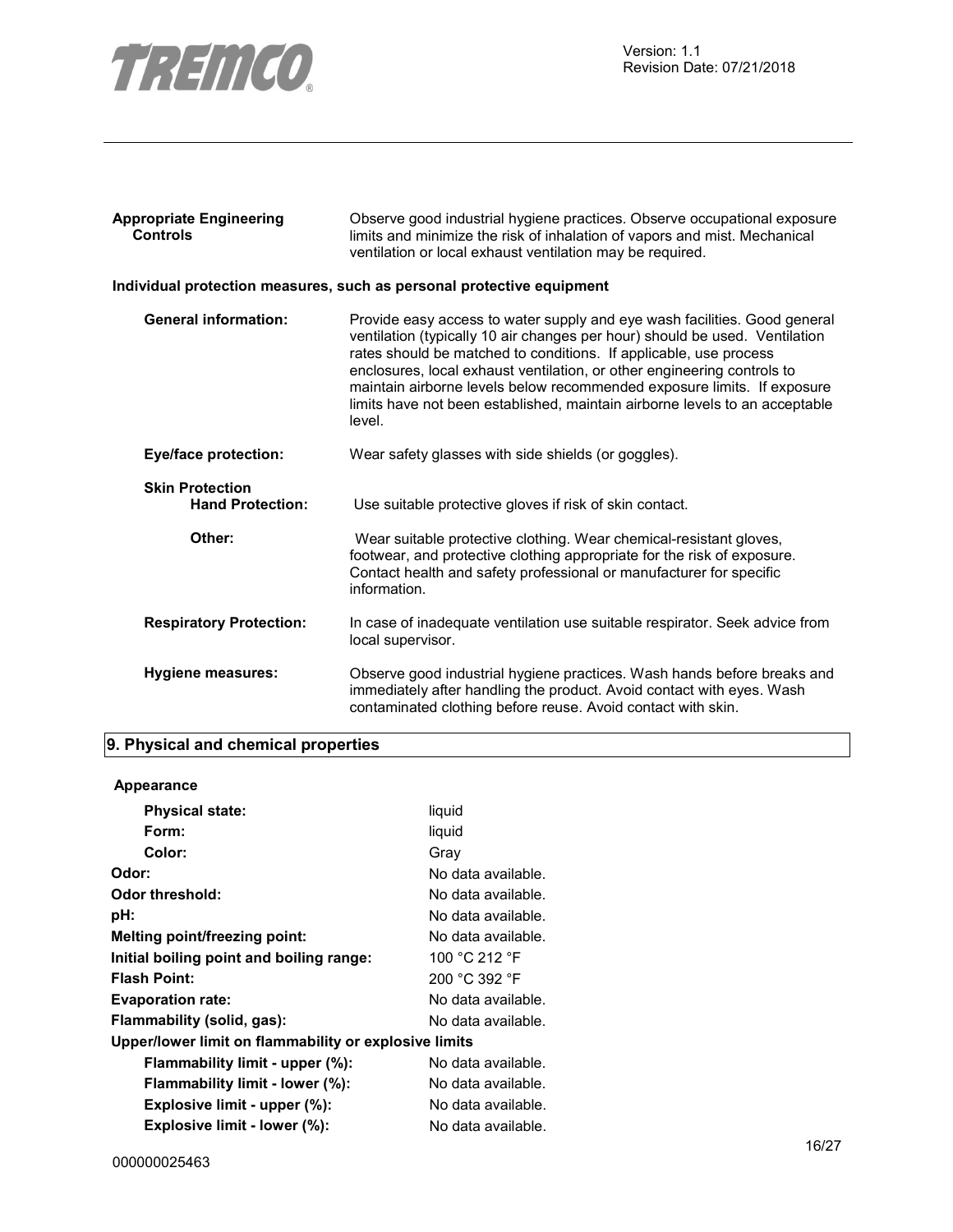

| Vapor pressure:                          | No data available. |
|------------------------------------------|--------------------|
| Vapor density:                           | No data available. |
| <b>Relative density:</b>                 | 1.462              |
| Solubility(ies)                          |                    |
| Solubility in water:                     | No data available. |
| Solubility (other):                      | No data available. |
| Partition coefficient (n-octanol/water): | No data available. |
| Auto-ignition temperature:               | No data available. |
| Decomposition temperature:               | No data available. |
| <b>Viscosity:</b>                        | No data available. |
| 10. Stability and reactivity             |                    |
| <b>Dogotivity:</b>                       | No data availahla  |

| <b>Reactivity:</b>                                 | no data avaliable.                                                                                 |
|----------------------------------------------------|----------------------------------------------------------------------------------------------------|
| <b>Chemical Stability:</b>                         | Material is stable under normal conditions.                                                        |
| <b>Possibility of hazardous</b><br>reactions:      | No data available.                                                                                 |
| Conditions to avoid:                               | Avoid heat or contamination.                                                                       |
| Incompatible Materials:                            | No data available.                                                                                 |
| <b>Hazardous Decomposition</b><br><b>Products:</b> | Thermal decomposition or combustion may liberate carbon oxides and<br>other toxic gases or vapors. |

## **11. Toxicological information**

| Information on likely routes of exposure<br>Inhalation: | In high concentrations, vapors, fumes or mists may irritate nose, throat and<br>mucus membranes. |
|---------------------------------------------------------|--------------------------------------------------------------------------------------------------|
| <b>Skin Contact:</b>                                    | May be harmful in contact with skin. Causes skin irritation.                                     |
| Eye contact:                                            | Causes serious eve irritation.                                                                   |
| Ingestion:                                              | May be harmful if swallowed.                                                                     |
|                                                         | Symptoms related to the physical, chemical and toxicological characteristics                     |
| Inhalation:                                             | No data available.                                                                               |
| <b>Skin Contact:</b>                                    | No data available.                                                                               |
| Eye contact:                                            | No data available.                                                                               |
| Ingestion:                                              | No data available.                                                                               |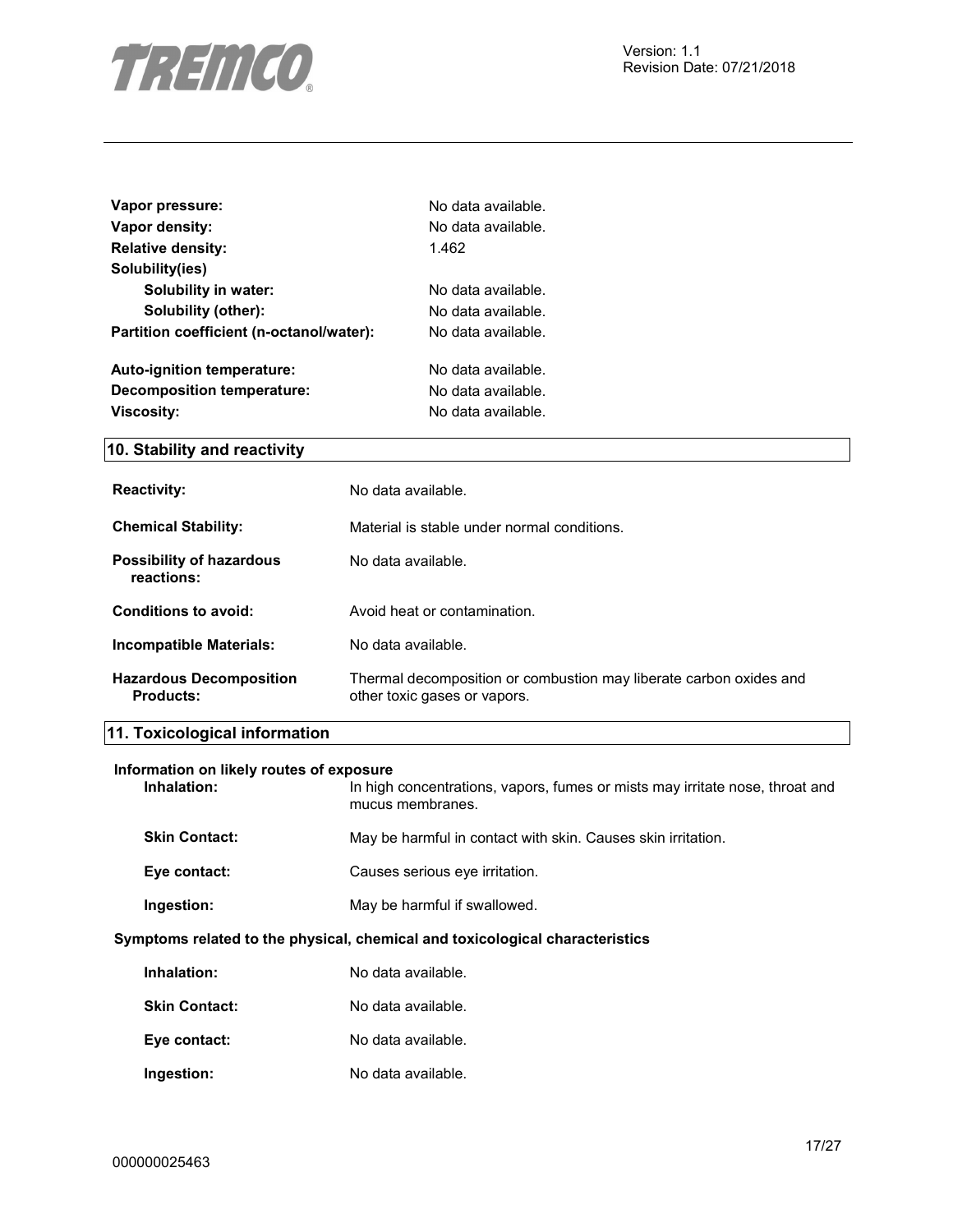

## **Information on toxicological effects**

## **Acute toxicity (list all possible routes of exposure)**

| Oral<br><b>Product:</b>                       | Not classified for acute toxicity based on available data. |  |
|-----------------------------------------------|------------------------------------------------------------|--|
| Specified substance(s):<br>Aluminum hydroxide | LD 50 (Rat): > 2,000 mg/kg                                 |  |
| Calcium carbonate                             | LD 50 (Rat): > 2,000 mg/kg                                 |  |
| Titanium dioxide                              | LD 50 (Rat): > 5,000 mg/kg                                 |  |
| Zinc oxide                                    | LD 50 (Rat): > 5,000 mg/kg                                 |  |
| Hydrotreated heavy<br>naphthenic distillate   | LD 50 (Rat): > 5,000 mg/kg                                 |  |
| Amorphous silica                              | LD 50 (Rat): > 5,000 mg/kg                                 |  |
| Carbon Black                                  | LD 50 (Rat): > 8,000 mg/kg                                 |  |
| Magnesite                                     | LD 50 (Rat): > 2,000 mg/kg                                 |  |
| Aluminum oxide                                | LD 50 (Rat): > 10,000 mg/kg                                |  |
| Dermal<br><b>Product:</b>                     | Not classified for acute toxicity based on available data. |  |
| Specified substance(s):<br>Calcium carbonate  | LD 50 (Rat): > 2,000 mg/kg                                 |  |
| Zinc oxide                                    | LD 50 (Rat): > 2,000 mg/kg                                 |  |
| Hydrotreated heavy<br>naphthenic distillate   | LD 50 (Rabbit): > 5,000 mg/kg                              |  |
| Amorphous silica                              | LD 50 (Rabbit): > 2,000 mg/kg                              |  |
| <b>Inhalation</b><br><b>Product:</b>          | ATEmix: 2.61 mg/l                                          |  |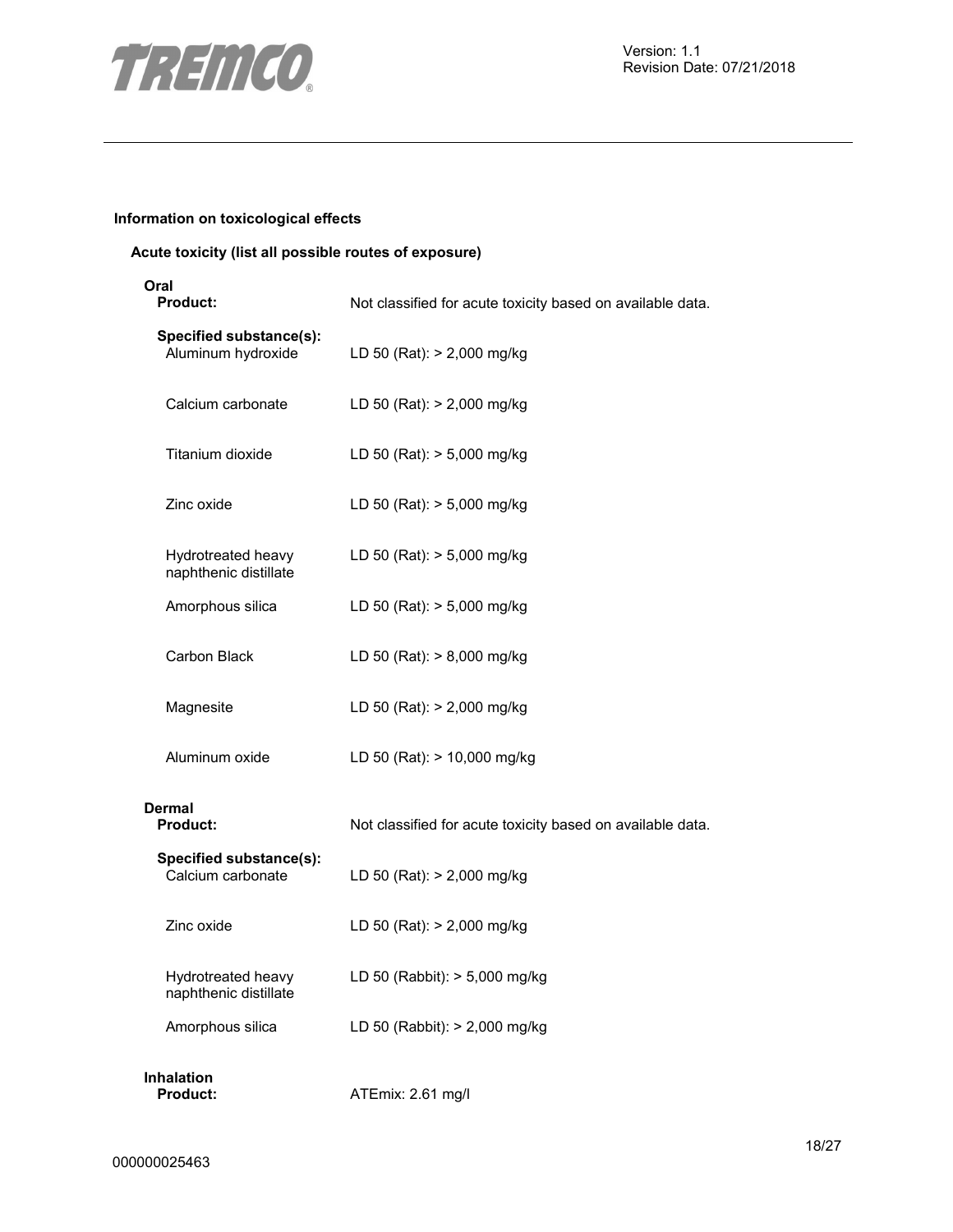

**Repeated dose toxicity** 

| Skin Corrosion/Irritation<br>Product:         | No data available.                                                             |
|-----------------------------------------------|--------------------------------------------------------------------------------|
| Specified substance(s):<br>Aluminum hydroxide | in vivo (Rabbit): Not classified as an Irritant Experimental result, Key study |
| Calcium carbonate                             | in vivo (Rabbit): Not irritant Experimental result, Key study                  |
| Titanium dioxide                              | in vivo (Rabbit): Not irritant Experimental result, Supporting study           |
| Zinc oxide                                    | in vivo (Rabbit): Not irritant Experimental result, Key study                  |
| Hydrotreated heavy<br>naphthenic distillate   | in vivo (Rabbit): Not irritant Experimental result, Key study                  |

No data available.

| Amorphous silica | in vivo (Rabbit): Not irritant Experimental result, Key study                                            |
|------------------|----------------------------------------------------------------------------------------------------------|
| Carbon Black     | in vivo (Rabbit): Not irritant Experimental result, Key study                                            |
| Magnesite        | In vitro (Human, in vitro reconstituted epidermis model): Not irritant<br>Experimental result, Key study |
| Aluminum oxide   | in vivo (Rabbit): Not irritant Experimental result, Key study                                            |

## **Serious Eye Damage/Eye Irritation**

| Product:<br>Specified substance(s):         | No data available.                                             |  |
|---------------------------------------------|----------------------------------------------------------------|--|
| Aluminum hydroxide                          | Rabbit, 24 hrs: Not irritating                                 |  |
| Calcium carbonate                           | Rabbit, 24 - 72 hrs: Not irritating                            |  |
| Titanium dioxide                            | Rabbit, 24 hrs: Not irritating                                 |  |
| Zinc oxide                                  | Rabbit, 24 - 72 hrs: Not irritating                            |  |
| Hydrotreated heavy<br>naphthenic distillate | Rabbit, 24 hrs: Not irritating                                 |  |
| Amorphous silica                            | Rabbit, 24 hrs: Not irritating                                 |  |
| Carbon Black                                | Rabbit, 24 - 72 hrs: Not irritating                            |  |
| Magnesite                                   | Reconstituted Corneal Epithelium model, 10 min: Not irritating |  |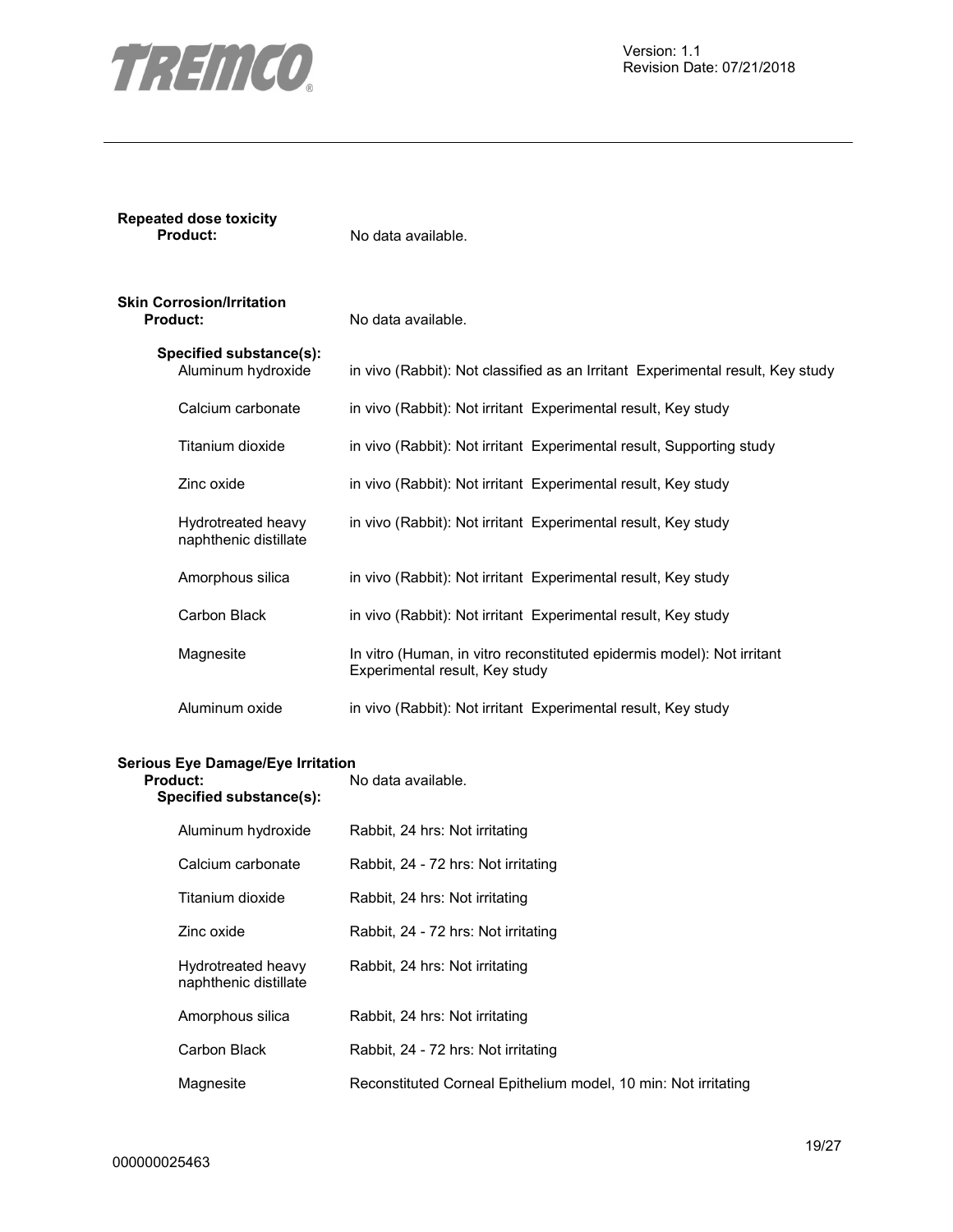

| Aluminum oxide                                                                | Rabbit, 24 hrs: Not irritating                                                                                                                    |  |
|-------------------------------------------------------------------------------|---------------------------------------------------------------------------------------------------------------------------------------------------|--|
| <b>Respiratory or Skin Sensitization</b><br>Product:                          | No data available.                                                                                                                                |  |
| Carcinogenicity<br><b>Product:</b>                                            | No data available.                                                                                                                                |  |
|                                                                               | IARC Monographs on the Evaluation of Carcinogenic Risks to Humans:                                                                                |  |
| Talc                                                                          | Overall evaluation: Not classifiable as to carcinogenicity to humans. Overall<br>evaluation: Possibly carcinogenic to humans.                     |  |
| Titanium dioxide                                                              | Overall evaluation: Possibly carcinogenic to humans.                                                                                              |  |
| Hydrotreated heavy<br>naphthenic distillate                                   | Overall evaluation: Not classifiable as to carcinogenicity to humans. Overall<br>evaluation: Carcinogenic to humans.                              |  |
| Carbon Black                                                                  | Overall evaluation: Possibly carcinogenic to humans.                                                                                              |  |
| Crystalline Silica<br>(Quartz)/ Silica<br>Sand                                | Overall evaluation: Carcinogenic to humans.                                                                                                       |  |
| naphthenic distillate<br>Crystalline<br>Silica<br>Silica<br>(Quartz)/<br>Sand | US. National Toxicology Program (NTP) Report on Carcinogens:<br>Hydrotreated heavy Known To Be Human Carcinogen.<br>Known To Be Human Carcinogen. |  |
|                                                                               | US. OSHA Specifically Regulated Substances (29 CFR 1910.1001-1050):                                                                               |  |
| Crystalline Silica<br>(Quartz)/ Silica<br>Sand                                | Cancer                                                                                                                                            |  |
| <b>Germ Cell Mutagenicity</b>                                                 |                                                                                                                                                   |  |
| In vitro<br><b>Product:</b>                                                   | No data available.                                                                                                                                |  |
| In vivo<br><b>Product:</b>                                                    | No data available.                                                                                                                                |  |
| <b>Reproductive toxicity</b><br><b>Product:</b>                               | No data available.                                                                                                                                |  |
| <b>Specific Target Organ Toxicity - Single Exposure</b><br><b>Product:</b>    | No data available.                                                                                                                                |  |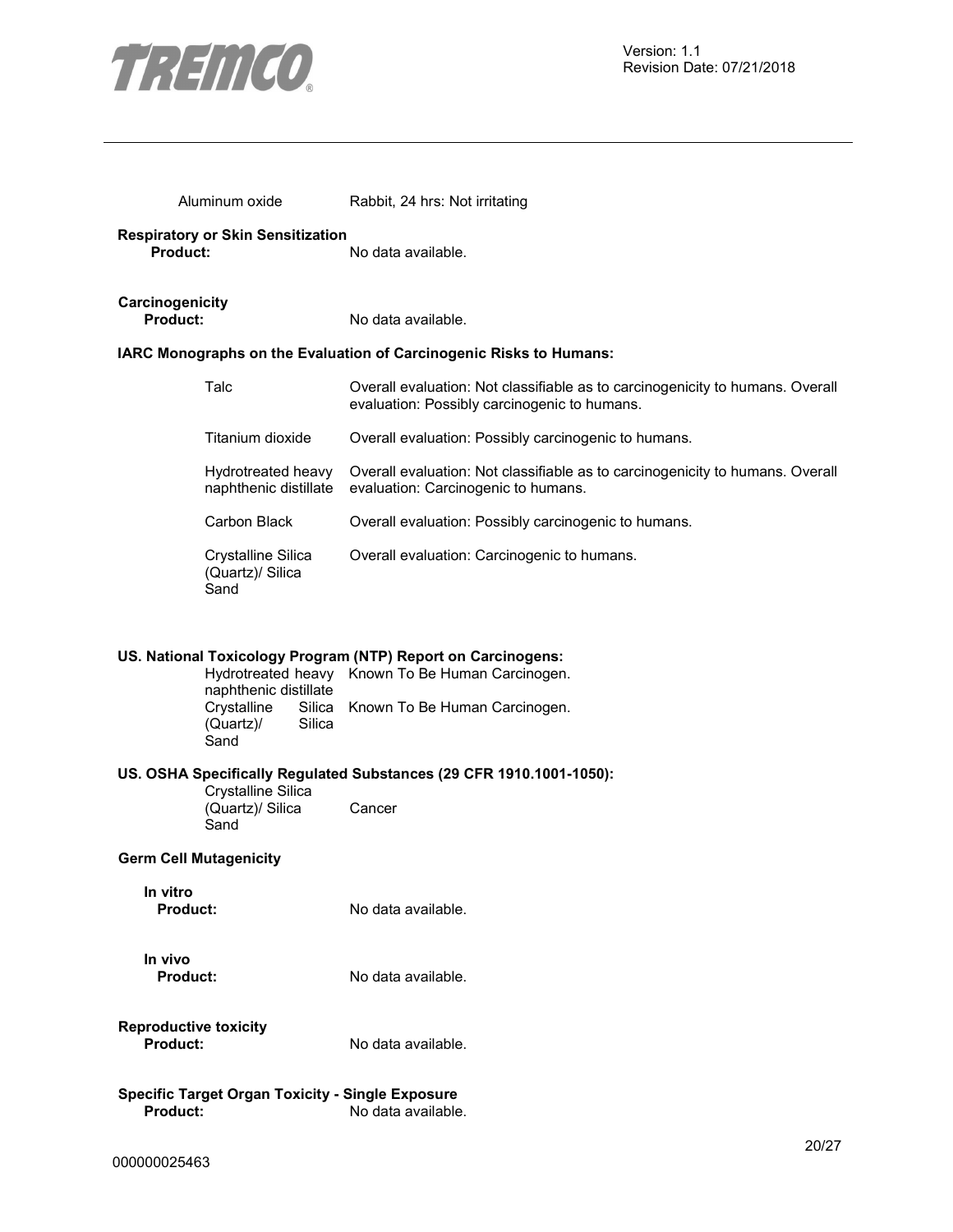

|                 | <b>Specific Target Organ Toxicity - Repeated Exposure</b> |
|-----------------|-----------------------------------------------------------|
| <b>Product:</b> | No data available.                                        |

**Aspiration Hazard**  No data available.

**Other effects:** No data available.

## **12. Ecological information**

## **Ecotoxicity:**

## **Acute hazards to the aquatic environment:**

| <b>Fish</b><br>Product:                                                | No data available.                                                              |  |  |
|------------------------------------------------------------------------|---------------------------------------------------------------------------------|--|--|
| Specified substance(s):<br>Zinc oxide                                  | LC 50 (Fathead minnow (Pimephales promelas), 96 h): 2,246 mg/l Mortality        |  |  |
| <b>Aquatic Invertebrates</b><br>Product:                               | No data available.                                                              |  |  |
| Specified substance(s):<br>Titanium dioxide                            | EC 50 (Water flea (Daphnia magna), 48 h): $> 1,000$ mg/l Intoxication           |  |  |
|                                                                        | Chronic hazards to the aquatic environment:                                     |  |  |
| Fish<br>Product:                                                       | No data available.                                                              |  |  |
| Specified substance(s):<br>Hydrotreated heavy<br>naphthenic distillate | NOAEL (Oncorhynchus mykiss, 14 d): >= 1,000 mg/l QSAR QSAR,<br>Supporting study |  |  |
| <b>Aquatic Invertebrates</b><br>Product:                               | No data available.                                                              |  |  |
| <b>Toxicity to Aquatic Plants</b><br>Product:                          | No data available.                                                              |  |  |
| <b>Persistence and Degradability</b>                                   |                                                                                 |  |  |
| <b>Biodegradation</b><br><b>Product:</b>                               | No data available.                                                              |  |  |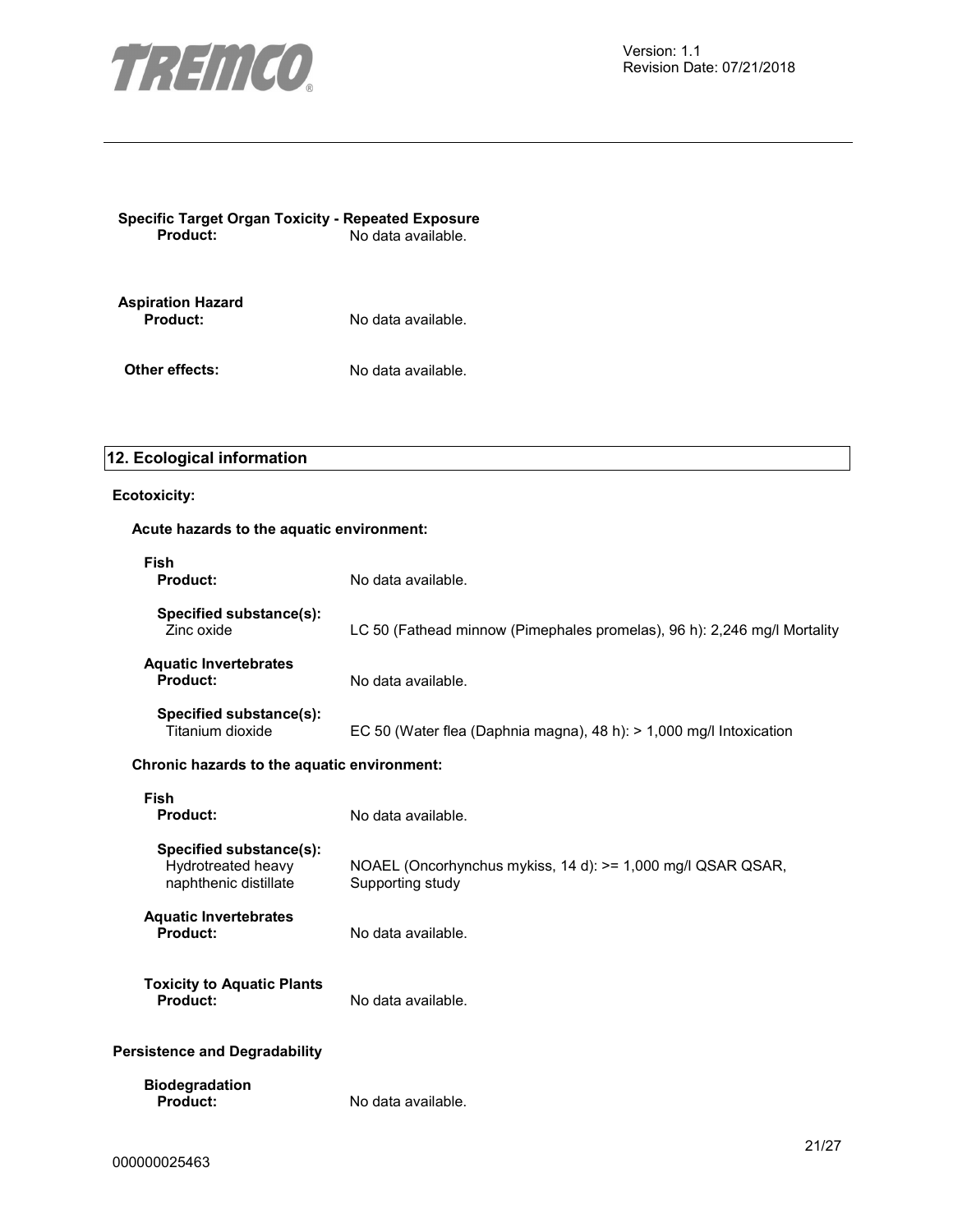

| <b>BOD/COD Ratio</b><br><b>Product:</b>                                                     | No data available. |  |
|---------------------------------------------------------------------------------------------|--------------------|--|
| <b>Bioaccumulative potential</b><br><b>Bioconcentration Factor (BCF)</b><br><b>Product:</b> | No data available. |  |
| Partition Coefficient n-octanol / water (log Kow)<br><b>Product:</b>                        | No data available. |  |
| <b>Mobility in soil:</b>                                                                    | No data available. |  |
| Other adverse effects:                                                                      | No data available. |  |
| 13. Disposal considerations                                                                 |                    |  |
| <b>Disposal instructions:</b>                                                               | No data available. |  |
| <b>Contaminated Packaging:</b>                                                              | No data available. |  |
| 14. Transport information                                                                   |                    |  |

## **TDG:**

Not Regulated

## **CFR / DOT:**

Not Regulated

## **IMDG:**

Not Regulated

## **15. Regulatory information**

**US Federal Regulations**

**TSCA Section 12(b) Export Notification (40 CFR 707, Subpt. D)**  None present or none present in regulated quantities.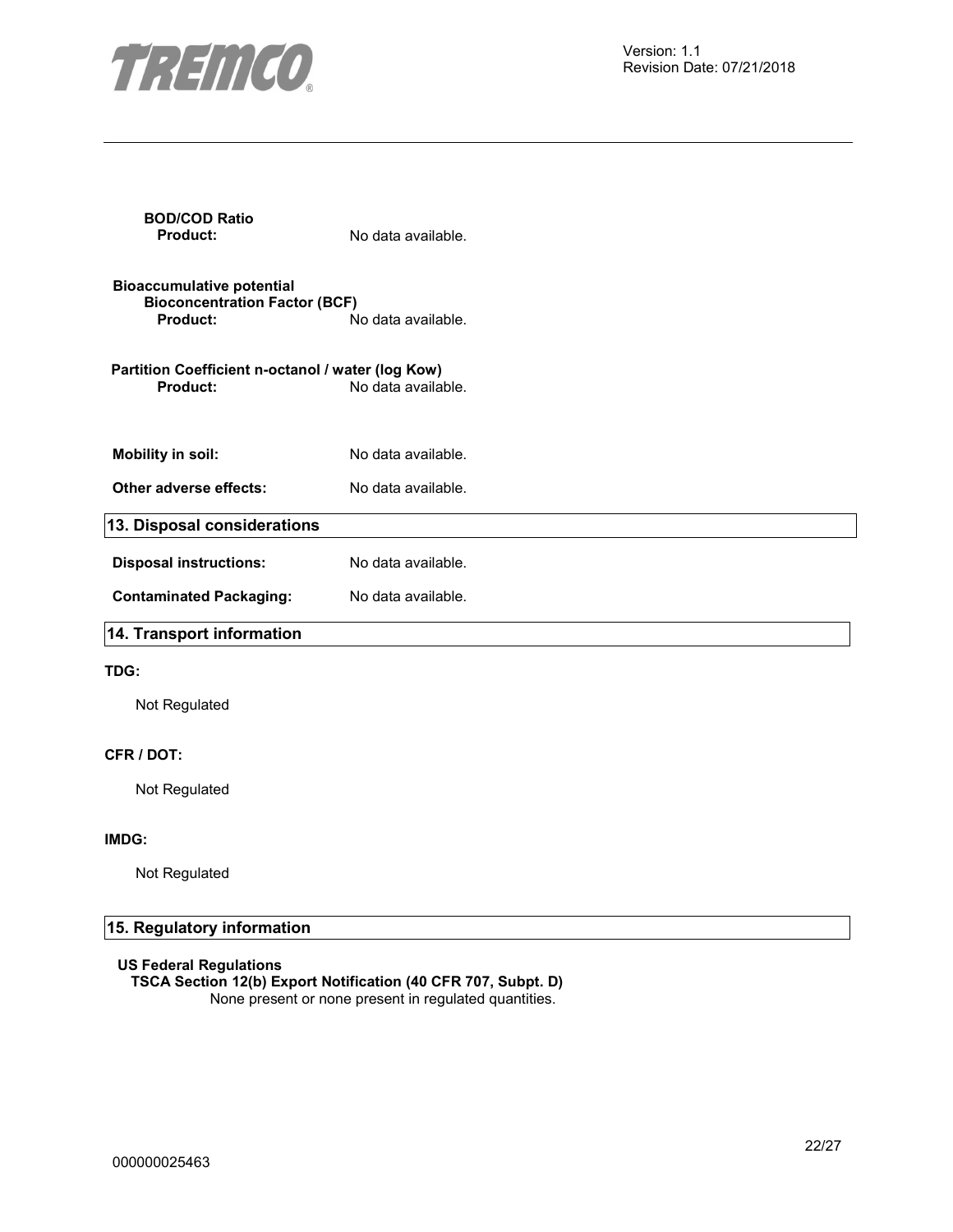

#### **US. OSHA Specifically Regulated Substances (29 CFR 1910.1001-1050)**

**Chemical Identity OSHA hazard(s)** 

Crystalline Silica (Quartz)/ Silica Sand kidney effects lung effects immune system effects **Cancer** 

#### **CERCLA Hazardous Substance List (40 CFR 302.4):**

| <b>Chemical Identity</b> | <b>Reportable quantity</b> |
|--------------------------|----------------------------|
| Methyl benzimidazole-2-  | $10$ lbs.                  |
| yl carbamate             |                            |
| Phosphoric acid          | 5000 lbs.                  |
| Propionic acid           | 5000 lbs.                  |

#### **Superfund Amendments and Reauthorization Act of 1986 (SARA)**

#### **Hazard categories**

Immediate (Acute) Health Hazards Delayed (Chronic) Health Hazard Acute toxicity (any route or exposure) Skin Corrosion or Irritation Serious eye damage or eye irritation **Carcinogenicity** 

## **SARA 302 Extremely Hazardous Substance**

None present or none present in regulated quantities.

#### **SARA 304 Emergency Release Notification Chemical Identity Reportable quantity**

Zinc oxide Methyl benzimidazole-2- 10 lbs. yl carbamate Copper phthalocyanine Phosphoric acid 5000 lbs.<br>Propionic acid 5000 lbs. Propionic acid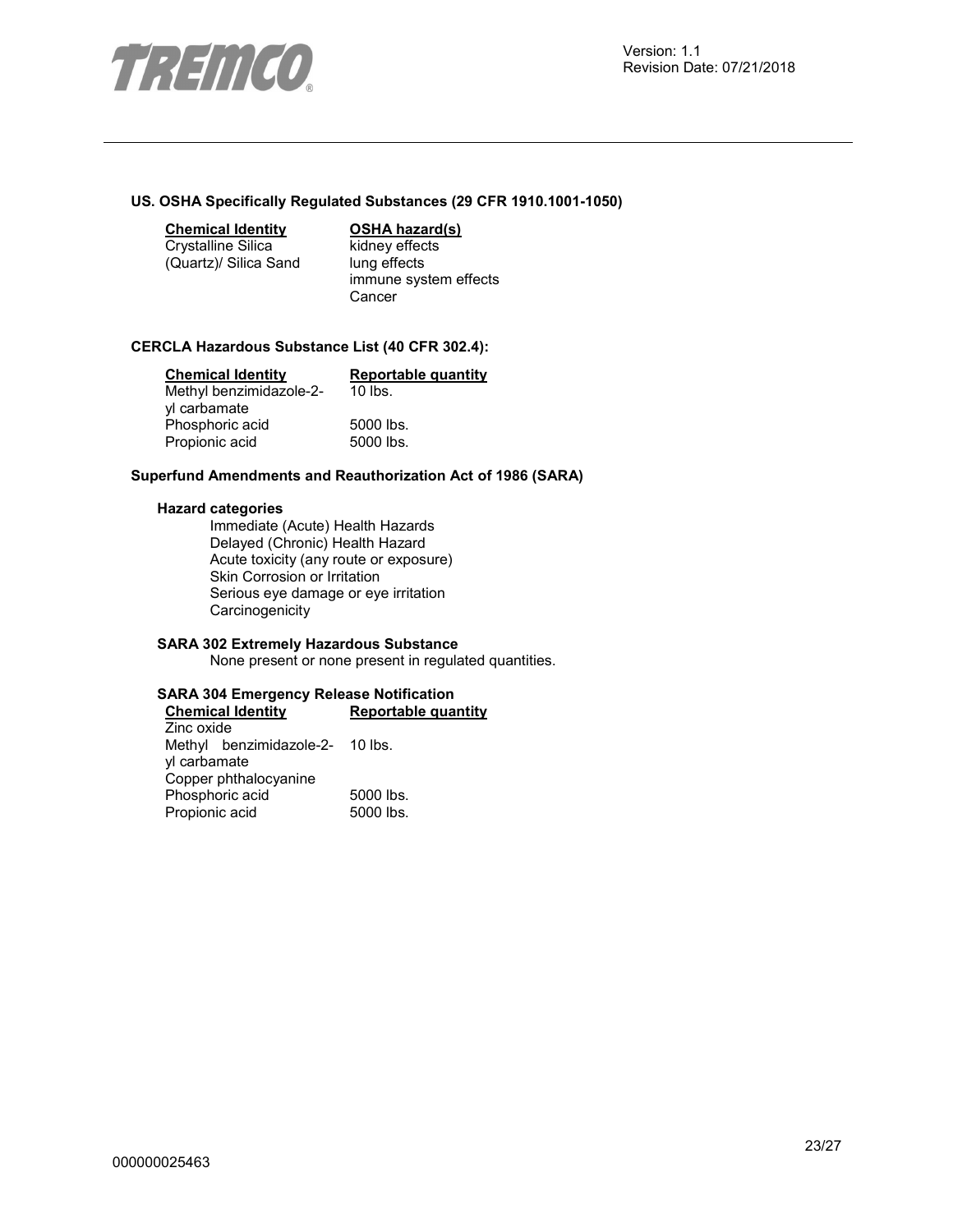

## **SARA 311/312 Hazardous Chemical**

| <b>Chemical Identity</b>      | <b>Threshold Planning Quantity</b> |
|-------------------------------|------------------------------------|
| Low acid filtered neutral oil | 10000 lbs                          |
| Talc                          | 10000 lbs                          |
| Calcium Carbonate             | 10000 lbs                          |
| (Limestone)                   |                                    |
| Aluminum hydroxide            | 10000 lbs                          |
| Calcium carbonate             | 10000 lbs                          |
| Titanium dioxide              | 10000 lbs                          |
| Calcium oxide                 | 10000 lbs                          |
| Zinc oxide                    | 10000 lbs                          |
| Hydrotreated heavy            | 10000 lbs                          |
| naphthenic distillate         |                                    |
| Amorphous silica              | 10000 lbs                          |
| Carbon Black                  | 10000 lbs                          |
| Dolomite                      | 10000 lbs                          |
| Magnesite                     | 10000 lbs                          |
| Crystalline Silica (Quartz)/  | 10000 lbs                          |
| Silica Sand                   |                                    |
| Aluminum oxide                | 10000 lbs                          |
|                               |                                    |

### **SARA 313 (TRI Reporting) Chemical Identity**

Zinc oxide

**Clean Air Act (CAA) Section 112(r) Accidental Release Prevention (40 CFR 68.130)**  None present or none present in regulated quantities.

**Clean Water Act Section 311 Hazardous Substances (40 CFR 117.3)**  None present or none present in regulated quantities.

## **US State Regulations**

**US. California Proposition 65** 



**WARNING** Cancer - www.P65Warnings.ca.gov

## **US. New Jersey Worker and Community Right-to-Know Act**

## **Chemical Identity** Talc Calcium Carbonate (Limestone) Calcium carbonate Titanium dioxide Calcium oxide Zinc oxide Hydrotreated heavy naphthenic distillate Carbon Black Crystalline Silica (Quartz)/ Silica Sand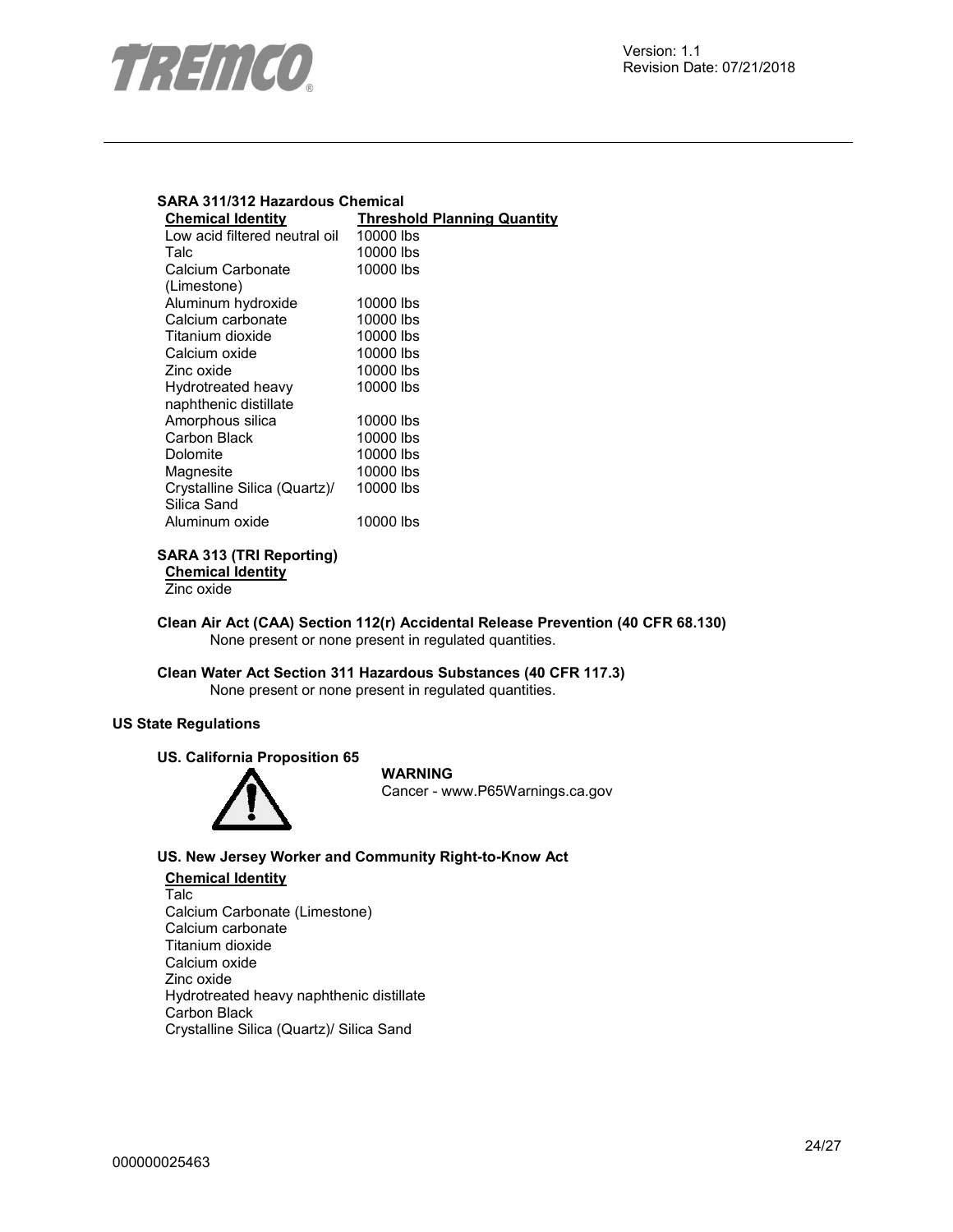

## **US. Massachusetts RTK - Substance List**

**Chemical Identity** Talc Calcium Carbonate (Limestone) Calcium carbonate Titanium dioxide Zinc oxide Crystalline Silica (Quartz)/ Silica Sand

## **US. Pennsylvania RTK - Hazardous Substances**

**Chemical Identity** Talc Calcium Carbonate (Limestone) Calcium carbonate Titanium dioxide Calcium oxide Zinc oxide

## **US. Rhode Island RTK**

**Chemical Identity** Talc Calcium Carbonate (Limestone) Aluminum hydroxide Calcium carbonate Titanium dioxide Zinc oxide

## **International regulations**

## **Montreal protocol**

Not applicable

#### **Stockholm convention**

Not applicable

#### **Rotterdam convention**

Not applicable

## **Kyoto protocol**

Not applicable

## **VOC:**

| Regulatory VOC (less water and<br>exempt solvent) | $: 1$ q/l           |
|---------------------------------------------------|---------------------|
| VOC Method 310                                    | $\therefore$ 0.04 % |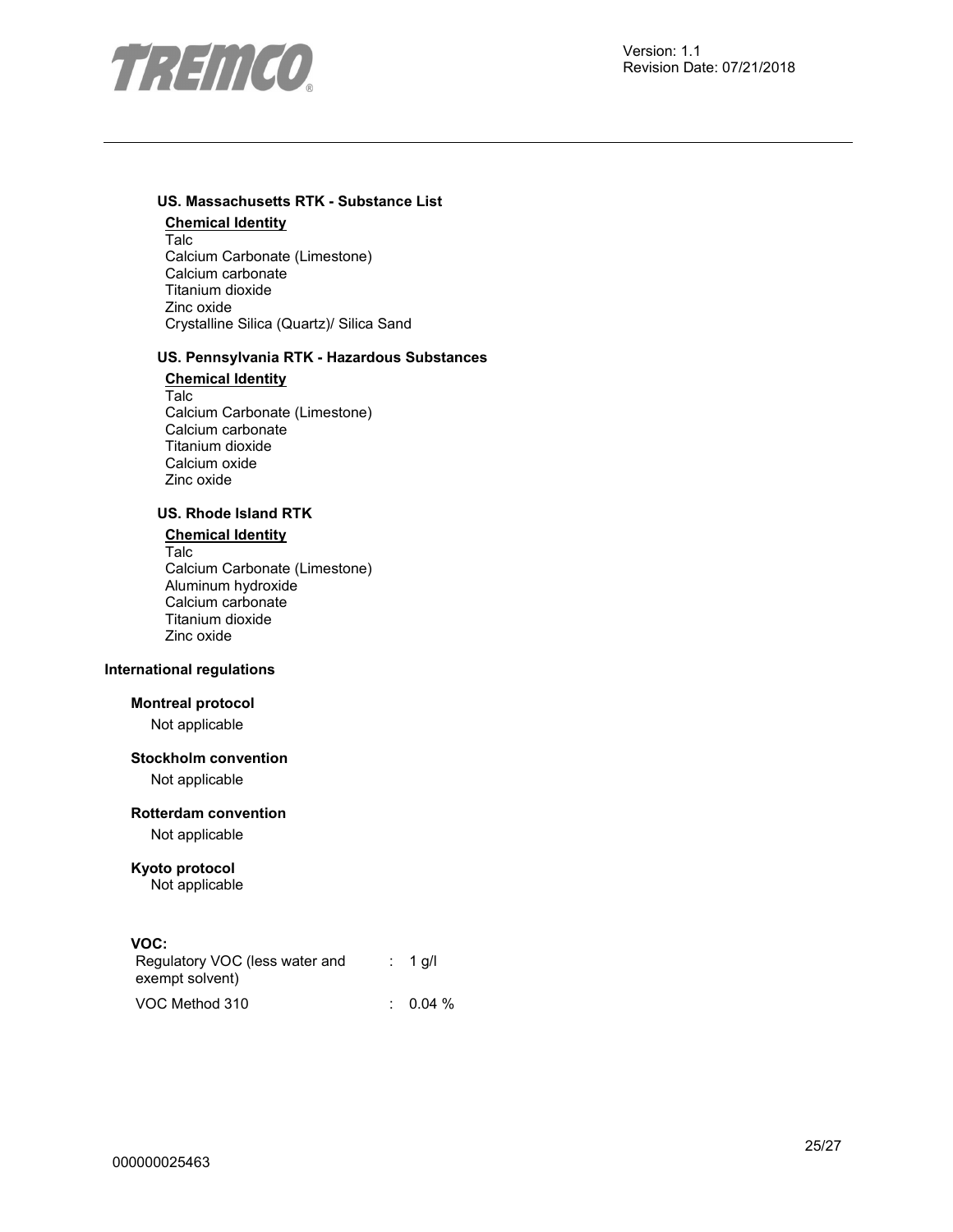

| <b>Inventory Status:</b>                 |                                                                                           |
|------------------------------------------|-------------------------------------------------------------------------------------------|
| Australia AICS:                          | One or more components in this product are<br>not listed on or exempt from the Inventory. |
| Canada DSL Inventory List:               | All components in this product are listed on or<br>exempt from the Inventory.             |
| EINECS, ELINCS or NLP:                   | One or more components in this product are<br>not listed on or exempt from the Inventory. |
| Japan (ENCS) List:                       | One or more components in this product are<br>not listed on or exempt from the Inventory. |
| China Inv. Existing Chemical Substances: | One or more components in this product are<br>not listed on or exempt from the Inventory. |
| Korea Existing Chemicals Inv. (KECI):    | One or more components in this product are<br>not listed on or exempt from the Inventory. |
| Canada NDSL Inventory:                   | One or more components in this product are<br>not listed on or exempt from the Inventory. |
| Philippines PICCS:                       | One or more components in this product are<br>not listed on or exempt from the Inventory. |
| US TSCA Inventory:                       | All components in this product are listed on or<br>exempt from the Inventory.             |
| New Zealand Inventory of Chemicals:      | One or more components in this product are<br>not listed on or exempt from the Inventory. |
| Japan ISHL Listing:                      | One or more components in this product are<br>not listed on or exempt from the Inventory. |
| Japan Pharmacopoeia Listing:             | One or more components in this product are<br>not listed on or exempt from the Inventory. |
| Mexico INSQ:                             | One or more components in this product are<br>not listed on or exempt from the Inventory. |
| Ontario Inventory:                       | One or more components in this product are<br>not listed on or exempt from the Inventory. |
| Taiwan Chemical Substance Inventory:     | One or more components in this product are                                                |

not listed on or exempt from the Inventory.